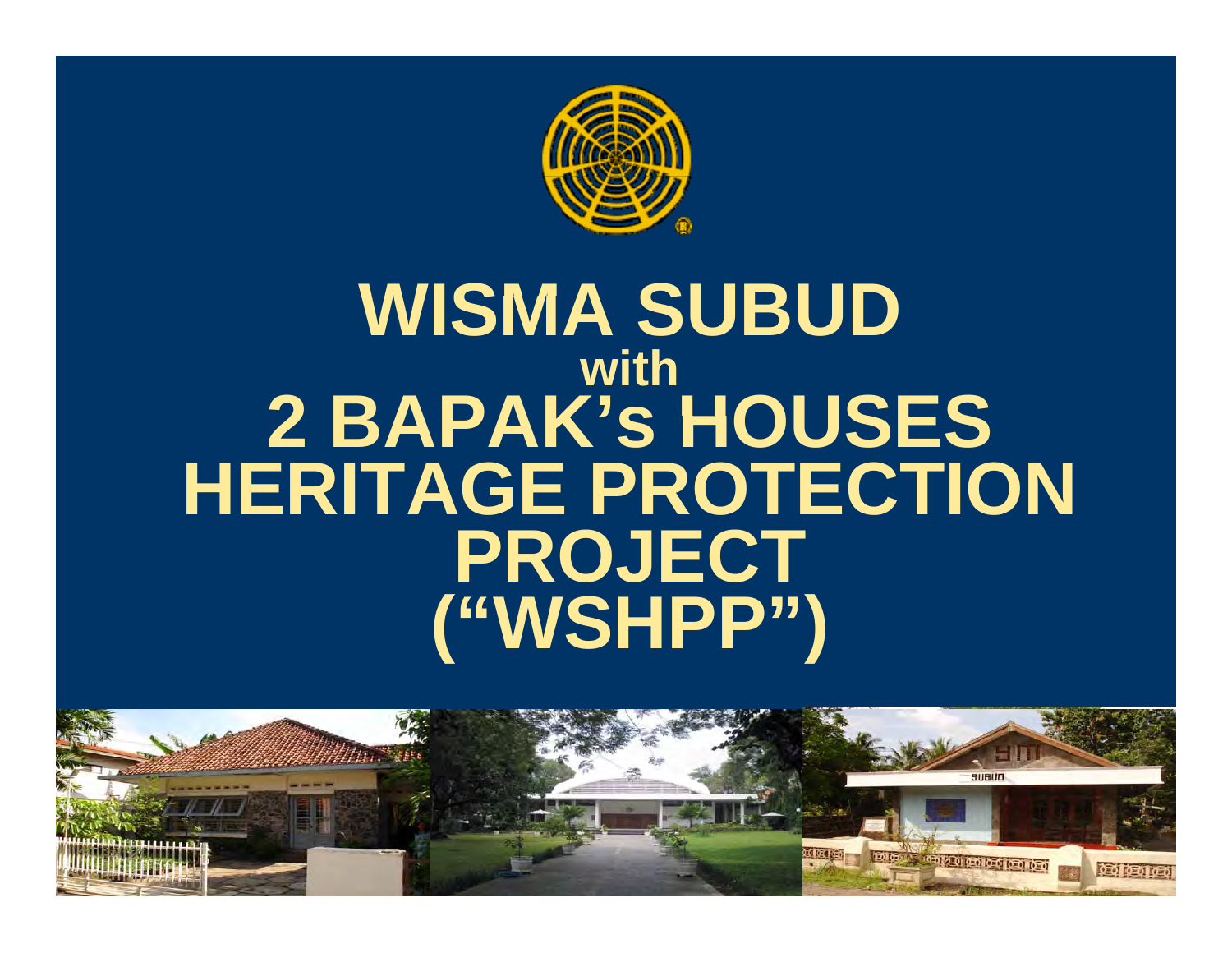

#### **THIRTEENTH SUBUD WORLD CONGRESS**

### RESOLUTION

#### **DECLARATION OF INTENT**

We, the members of the **World Subud Association**, recognize the important value of **Wisma Subud**, and the **properties where Bapak was born and first received the latihan.**

As well as being an historical site, Wisma Subud also serves as an important International Subud Center and embodies <sup>a</sup> living heritage of outstanding universal value.

#### *Consequently*,

- 1) We ask the stakeholders in Wisma Subud to continue the process of seeking UNESCO World Heritage Status for Wisma Subud with Bapak's houses in partnership.
- 2) We ask that the ISC chairperson or WSA executive or his or her representative be <sup>a</sup> member of any decision making committee set for this purpose.
- 3) We authorize the WSA executive to participate in and support this process in the name of the WSA, within parameters and guidelines established by the WSC.
- 4) We ask the WSC and ISC to ensure that no financial liabilities are incurred by this partnership that could damage the financial situation and reputation of Subud.
- 5) We recommend that other approaches to maintain the physical integrity and the general integrity as Bapak's legacy of Wisma Subud as an international centre also be studied.

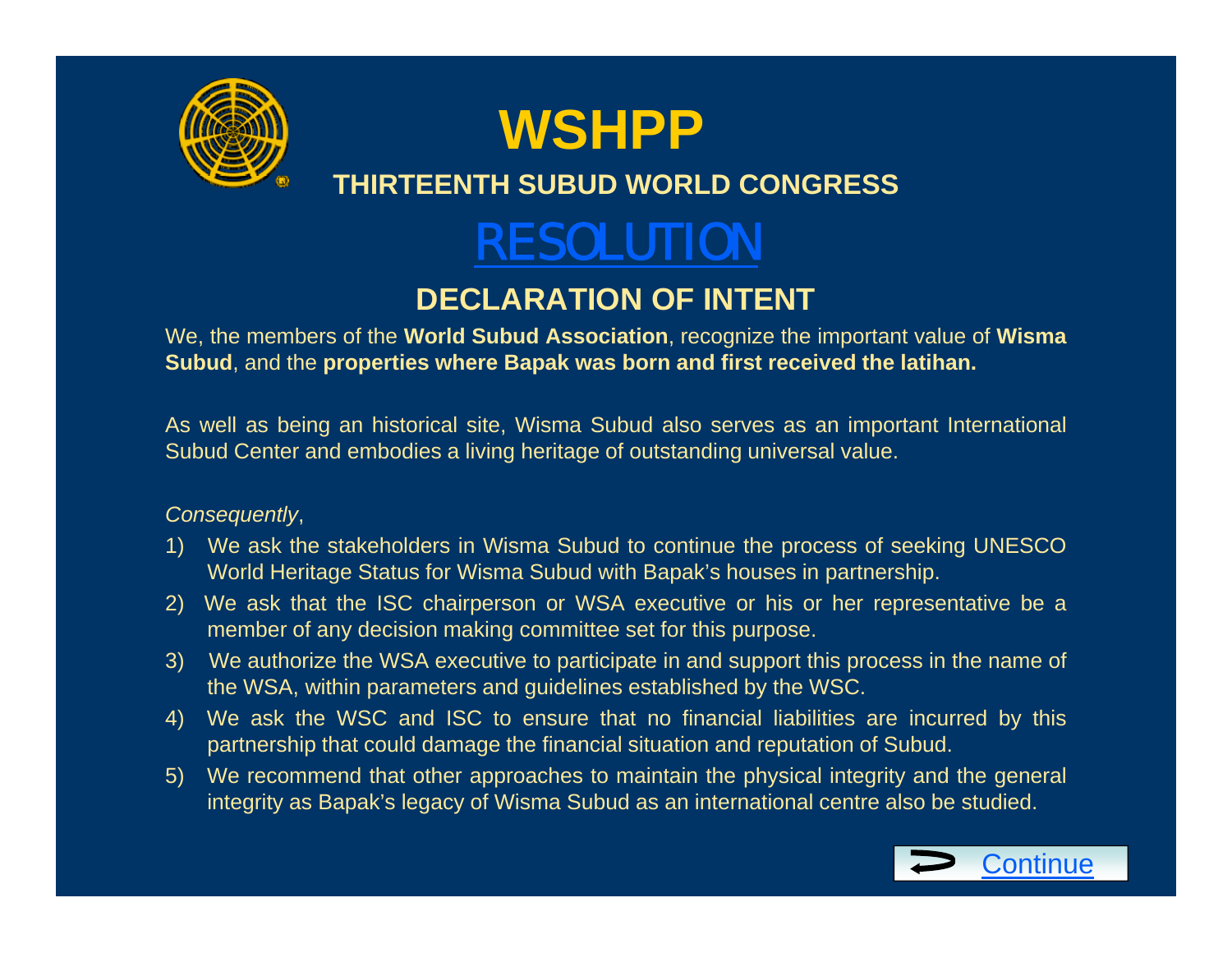



### WORLD SUBUD ASSOCIATION HERITAGE RESOLUTION

..\RESOLUTION MOM\ATT10\_WismaSubudResolution[2].pdf

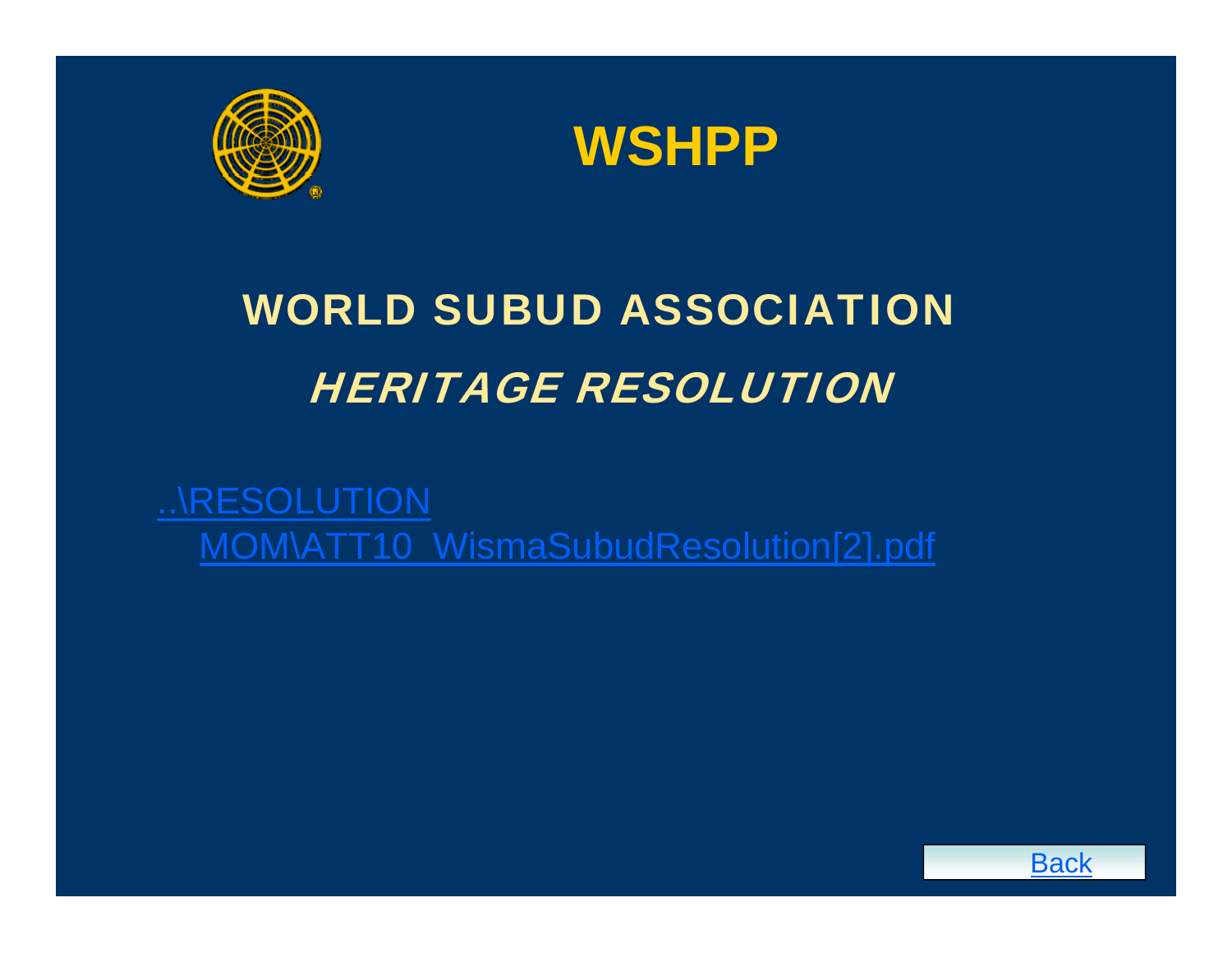

Terms of Reference

On **9th November 2009** by initiative of WSA executive or ISC <sup>a</sup> team is set up ISC, to coordinate WSHPP including an *Advisory Board*, <sup>a</sup>*Steering Committee* and *working groups*

### **THE ADVISORY BOARD**

- Terms of reference for the Advisory Board
- Members of the Advisory Board

### **THE STEERING COMMITEE**

- Terms of reference for the Steering Committee
- Members of the Steering Committee

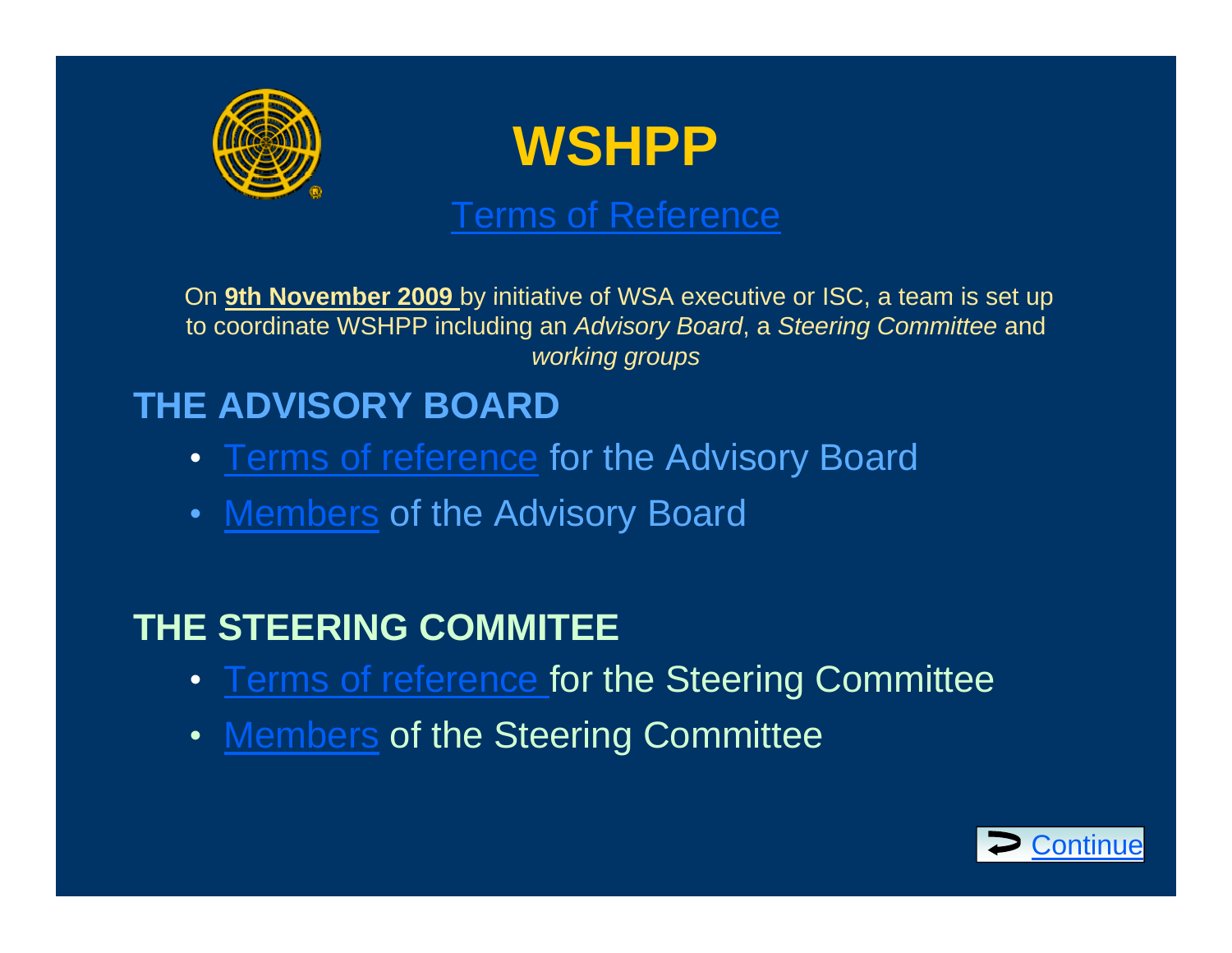



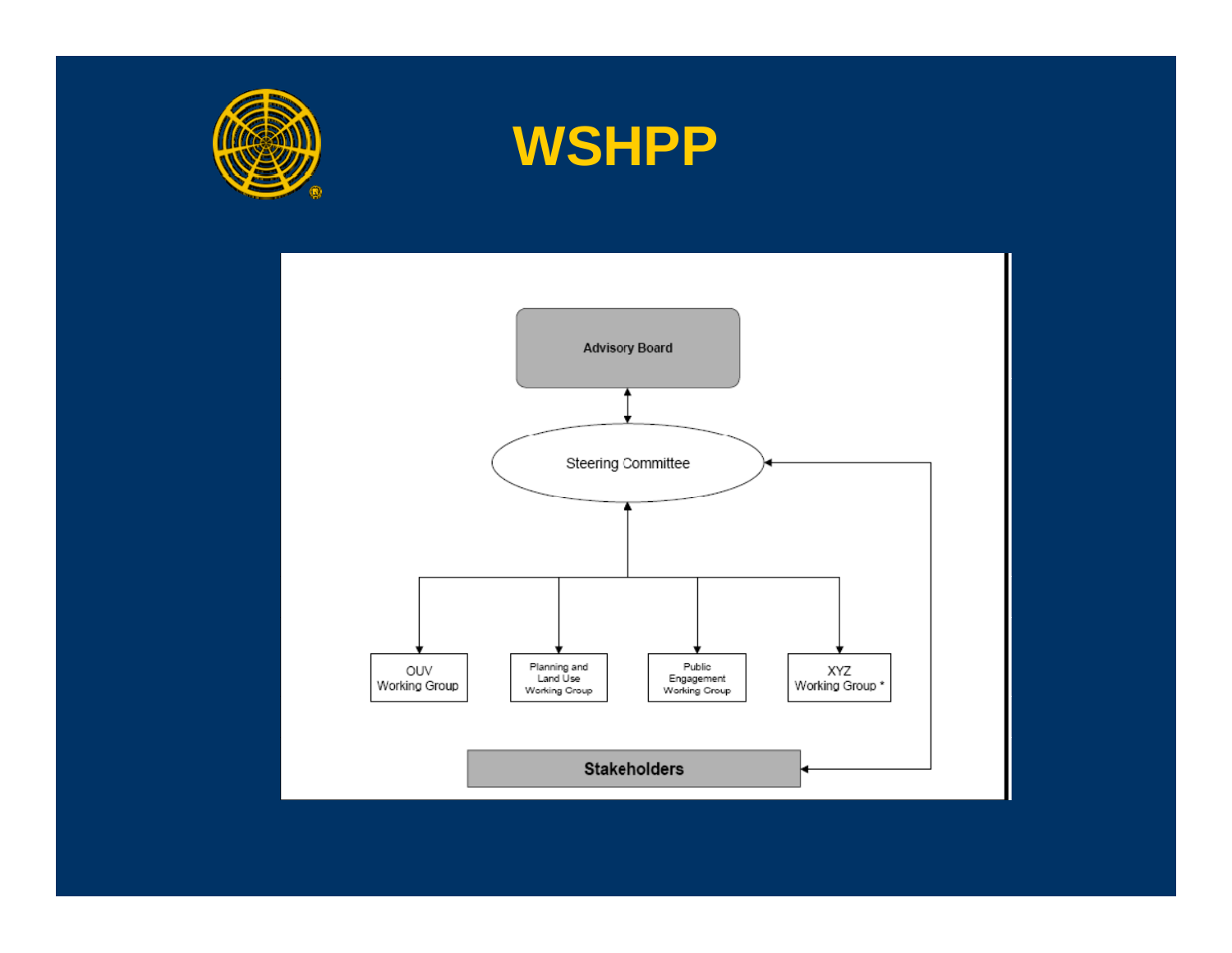



- • To provide for the **long term protection**, **sustainable use and enjoyment** of Wisma Subud and 2 Bapak's houses;
- $\bullet$  To **encourage peace harmony** and understanding between peoples **regardless of their ethnic peace, origin or religion** (Article 3. Statute Yayasan Subud);
- $\bullet$ To encourage the **development of a healthy and harmonious inner and outer environment** for the well-being of mankind (Article 3. Statute Yayasan Subud);
- • To **promote wide recognition, understanding, knowledge and practices concerning nature and the universe, appreciation of educational, cultural and humanitarian values** represented by Wisma Subud and 2 Bapak's houses ;
- $\bullet$ To instill a **strong sense of community** pride and stewardship in Wisma Subud;
- $\bullet$  To establish a **world class sustainable destination** that will contribute to local, regional and provincial economies;
- $\bullet$  To ensure **community involvement in the interpretation and promotion of Wisma Subud** and 2 Bapak's houses in <sup>a</sup> positive approach to managing the historic environment which will be transparent, inclusive, effective and sustainable and central to social, environmental and economic agendas at <sup>a</sup> local as well as national level;
- $\bullet$  To attain **UNESCO World Heritage status for Wisma Subud,** or other means to fulfill adequate Heritage protection of Wisma Subud and 2 Bapak's houses.

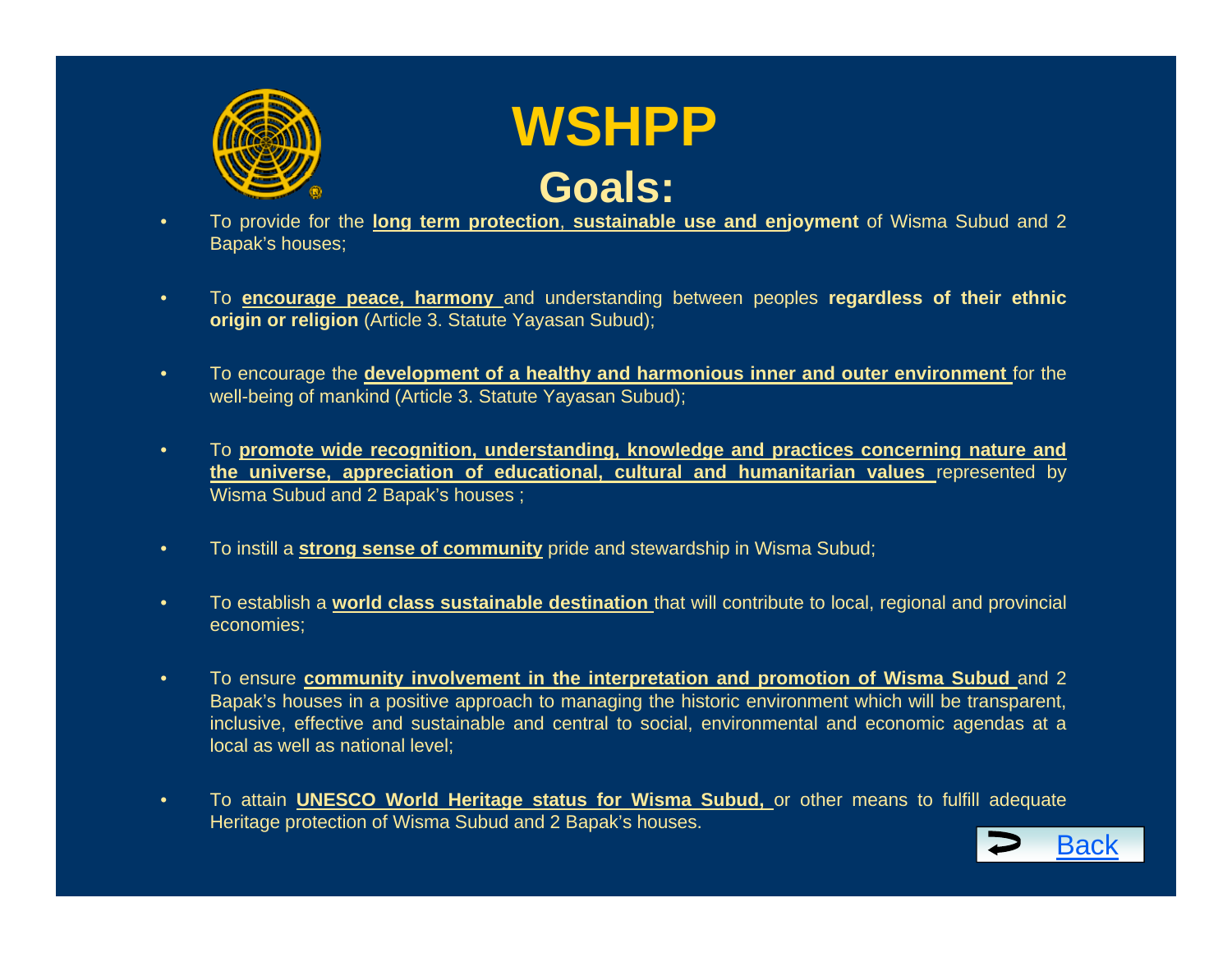



Terms of Reference

#### for the Advisory Board

#### **Purpose**

To provide the strategic direction for WSHPP

#### **Responsibilities**

The responsibilities of the Advisory Board will be:

- •To provide strategic direction for the WSHPPl;
- •To ensure that stakeholders are appropriately engaged;
- •To obtain the support from relevant authorities;
- •To discuss, approve and review WSHPP's terms of reference, work plan and budget;
- •To identify necessary staff;
- •To discuss and approve recommendations made by the WSHPP' Steering Committee pertaining to the management of WSHPP, including creating working groups'; and
- •To complete WSHPP, as required.

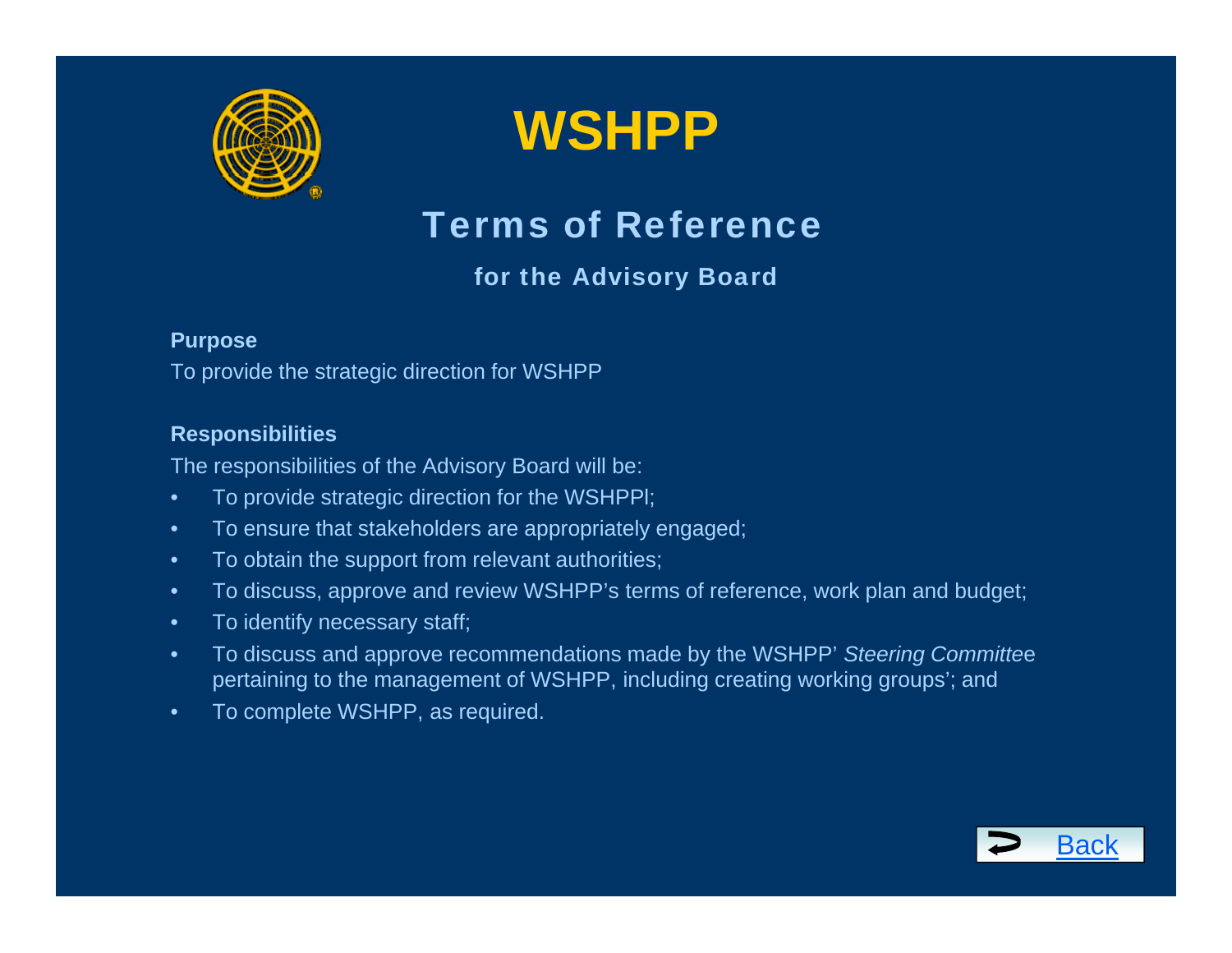

#### ADVISORY BOARD:

**Co-chair:** Pak Haryono Sumohadiwidjojo

**Co-chair:** Ms. Josephine M. Bacikin Hadiwinoto (representative of WSA)

#### **Voting Members:**

- Ibu Siti Rahayu Wiryohudoyo
- Ibu Siti Hardiyati Syafrudin
- Ibu Ismana Sumohadiwidjojo (representative of Muhamad Subuh Foundation)
- Pak Asikin Alwi (representative of Yayasan Subud )
- Ms. Farlan Williams ( representative of Yayasan Muhammad Subuh )
- Pak Tri Murdiyanto (RT- residents representative )

Non Voting Members (to be invited)

- **Local Government to be invited:**
- $\bullet$  A representative of the Department of Tourism, Culture and Heritage of the Republic of Indonesia;
- A representative of the Ministry of Economy of the Republic of Indonesia;
- A representative of the Municipality of the DKI Jakarta;

#### **Ex-Offi i c o:**

- **Project Manager:** Pak Sudanang
- **Executive Secretary**:( to be nominated ) Back **Back**

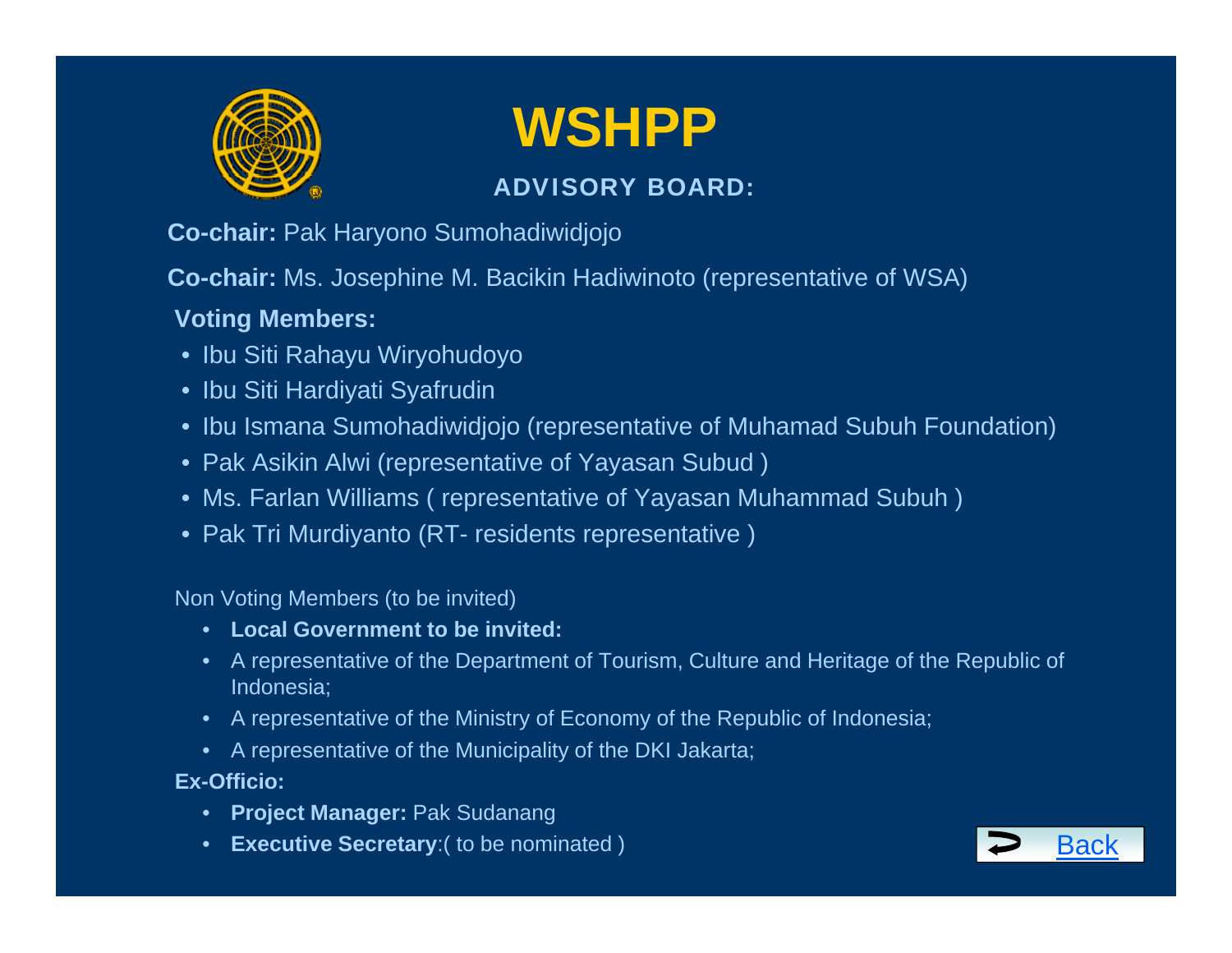

#### **STEERING COMMITTEE**

The responsibilities of the *Steering Committee* are:

- $\bullet$ To provide regular activity report to the *Advisory Board*;
- •To provide recommendations to the *Advisory Board*;
- $\bullet$ To ensure the implementation of the Advisory Board's decisions;
- $\bullet$ To facilitate public engagement;
- $\bullet$ To coordinate relations with the media;
- $\bullet$ To develop and implement a communications strategy;
- $\bullet$ To raise awareness about the Project;
- $\bullet$ To ensure the coordination between the Subud membership and the Project;
- •To participate in and coordinate working group meetings;
- •To coordinate data management;
- $\bullet$ To coordinate the document review process;
- $\bullet$ To write and/or coordinate the writing of the nomination proposal;
- •To produce the final nomination proposal; and,
- $\bullet$ To manage the resources necessary for the successful completion of the Project.

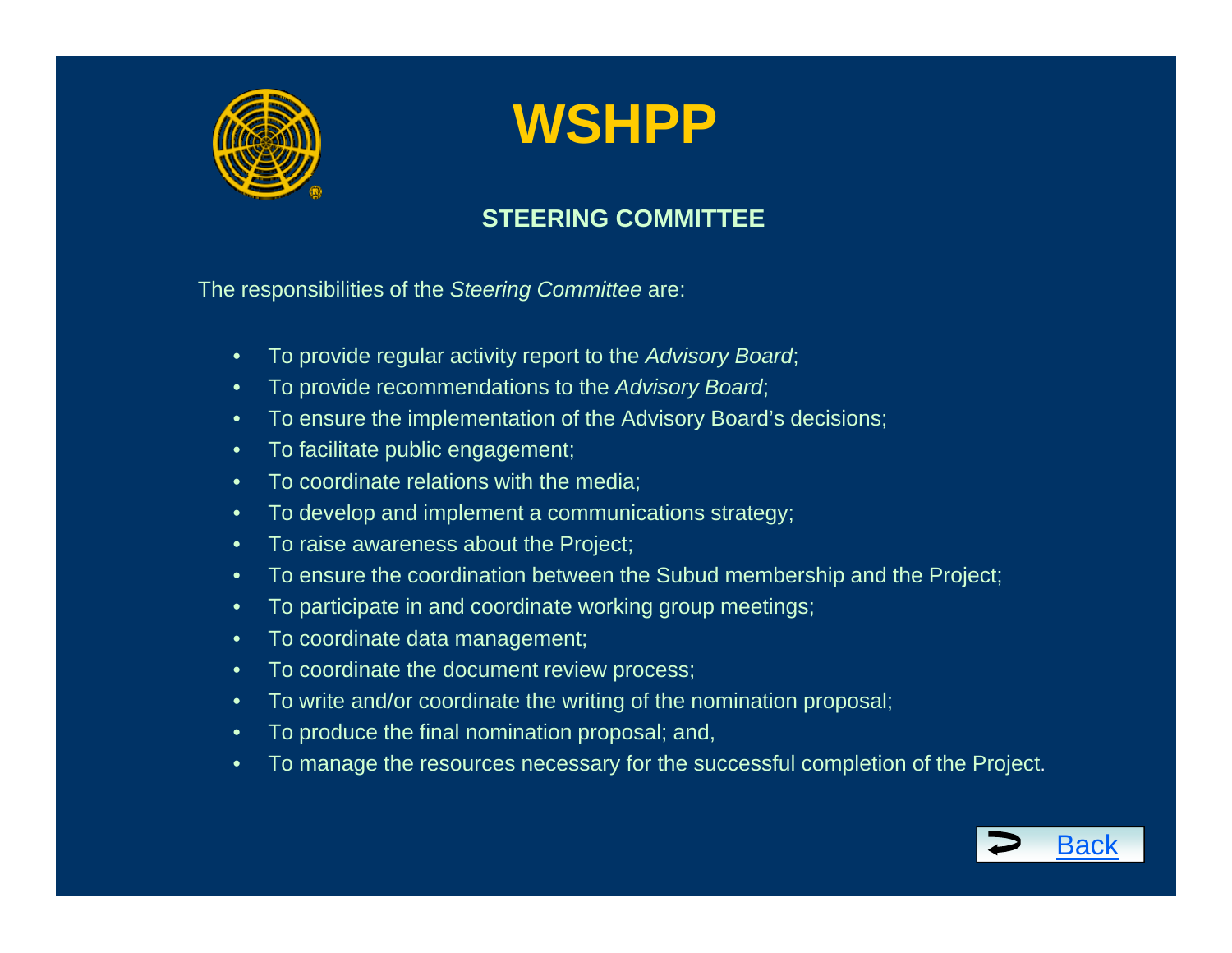

#### **STEERING COMMITTEE**

**Co-chair:** PPK Subud representative - Ms. Ary Sutedja

**Co-chair:** Subud International Cultural Association representative - Ms. Latifah Taormina

Communication Manager: Ms. Suzanna Dayne Planning and land-use working group: Mr. Suryadi Haryono Sumohadiwidjojo Community engagement working group: Mr. Roderick des Tomb Susila Dharma International representative - Ms. Ariana Susanti

**To** invite for **the liaison and the advisory role**, in the Steering Committee, the representatives of: Subud Archives International (SAI) Subud Youth International Association (SYA) Subud Enterprise Services International (SESI) Subud International Health Association, and Subud Publications International Ltd. Guerrand-Hermès Foundation for Peace

#### **To** be **nominated later** on:

international and local (non) Governmental liaison, community engagement expert, land and planning expert, financial/economy expert, legal expert, Web expert and a provincial government officer

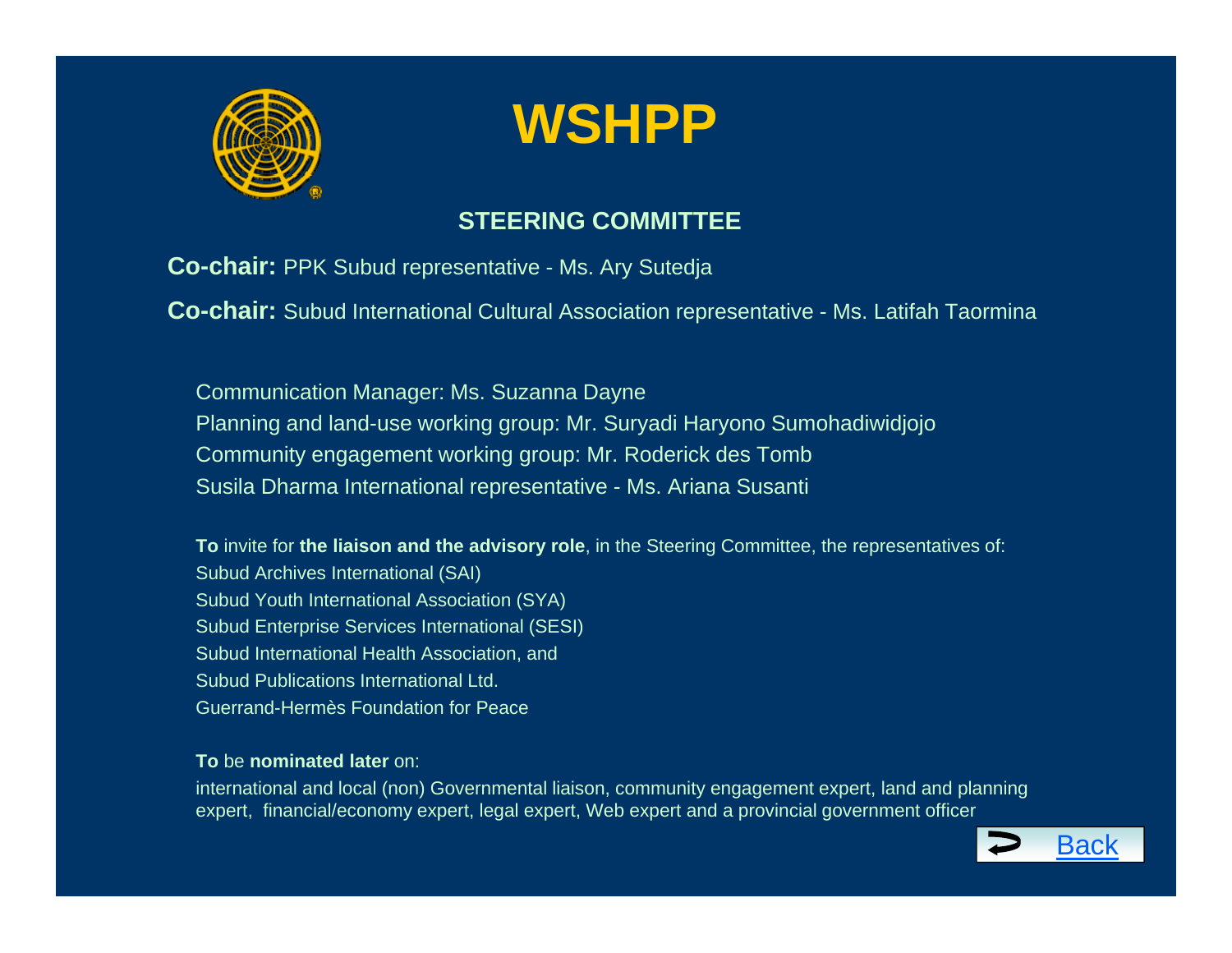

#### Prasasti Wisma Subud Inscribed with praise and thanks to God by Bapak

Is the inauguration of Wisma Subud, A site for the disciples, Who together worship God, The Lord God who has power over all the worlds, Whose power embraces and penetrates all things. Wisma Subud was built As a site, where human beings Of all races and religions Have one single aim: To surrender, to entrust, to be purely sincere in compliance with The Will of the Most Holy God. And thus, the construction of Wisma Subud, Which by the grace of God Had been implemented and completed in the year One thousand nine hundred and seventy one In Cilandak, is commemorated.

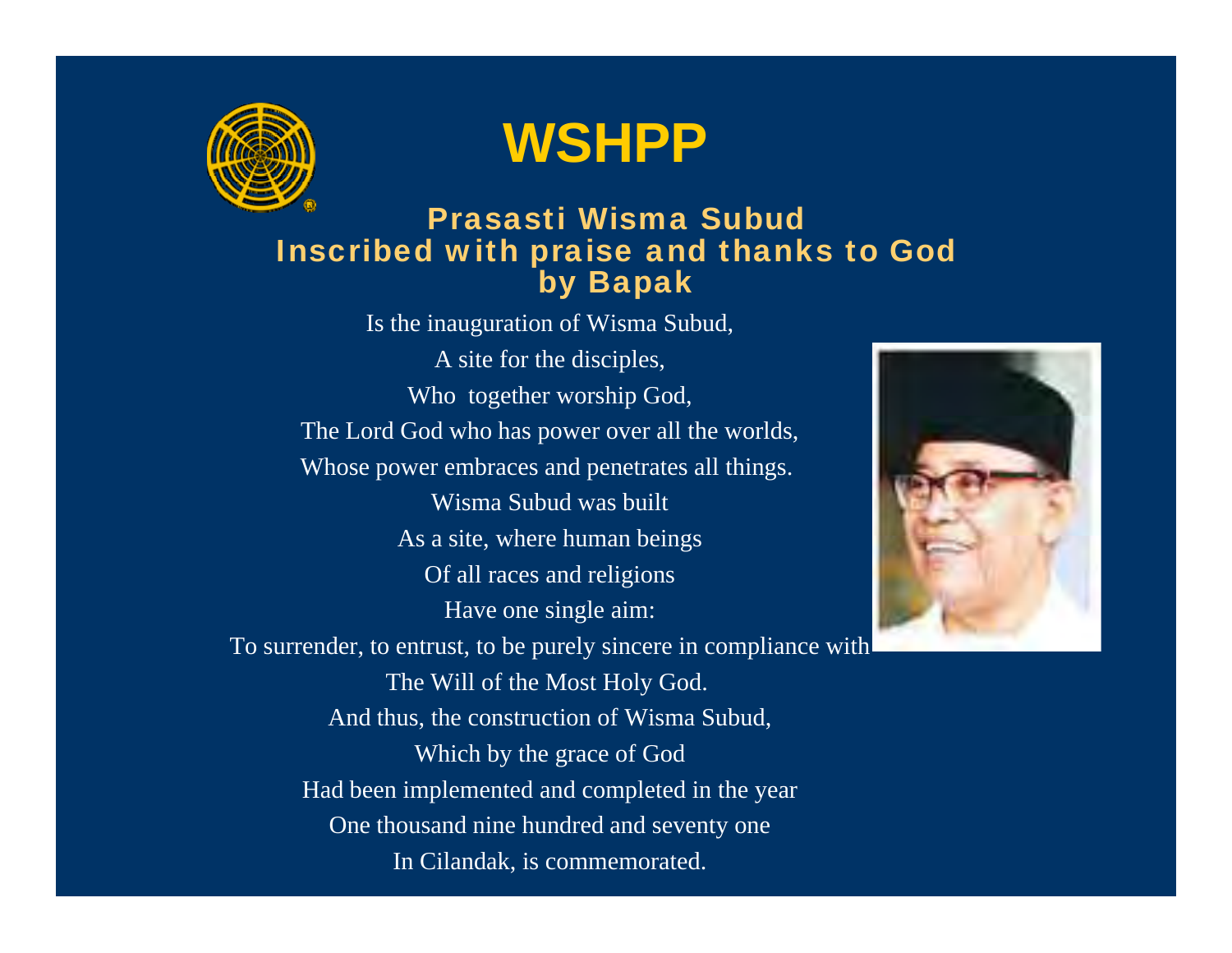



### Research area:

### WISMA SUBUD COMPOUND

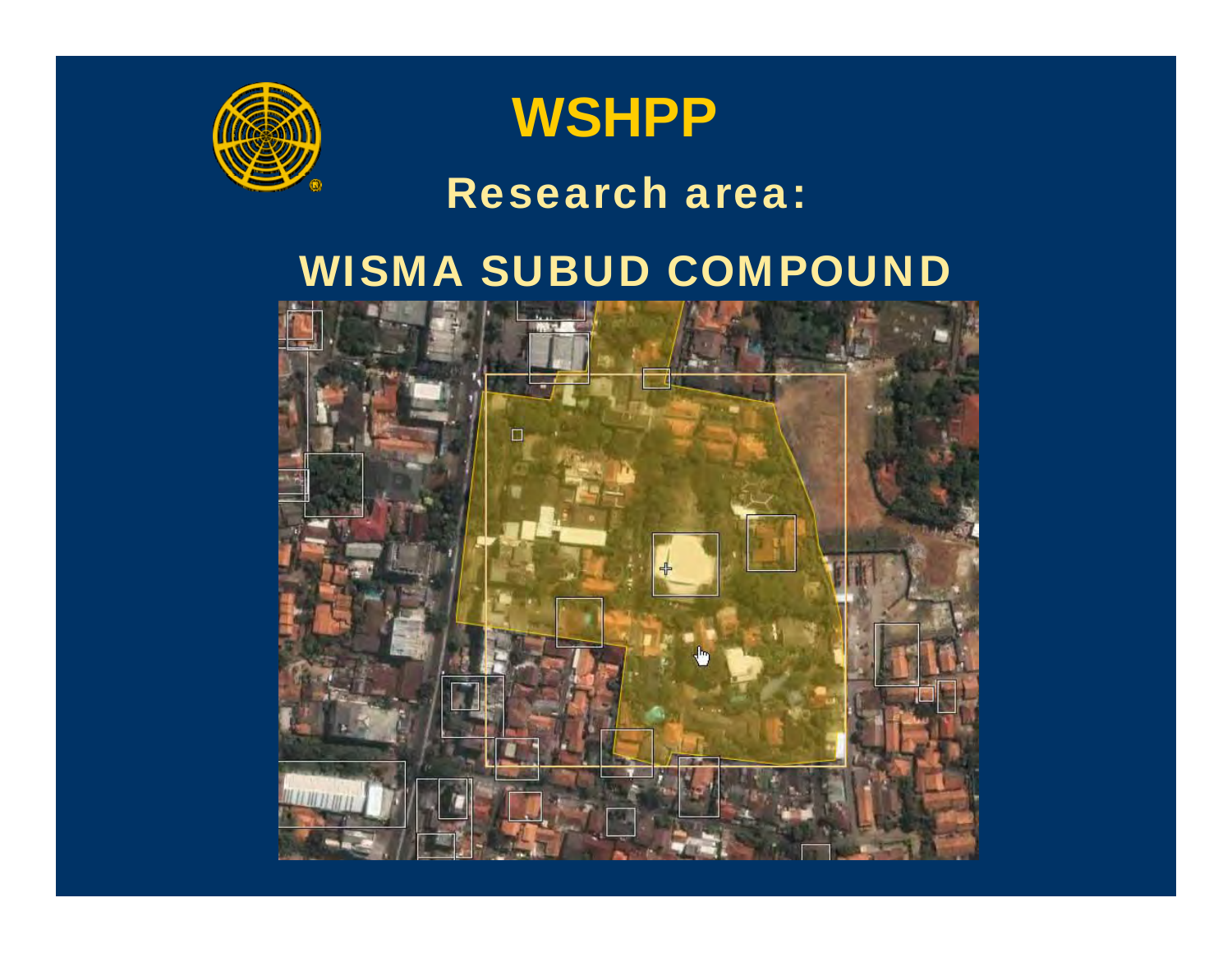

# `` History of<br>Wisma Subud



1960 the site for Wisma Subud was chosen by Bapak. It was about 2.5 acres in size.

By October, 1963, the government of Indonesia had granted the status of National Cultural Centre to the Spiritual Centre of the Subud Brotherhood at Tjilandak.

At the end of July, 1971 - just before the World Congress held in Cilandak in August of that year, the Jakarta Governor approved the permit for the Subud compound, it ultimately covered about 4.2HA of land.

The big latihan hall was built on this new land - and the latihan hall was opened by the President of Indonesia, President Suharto, at the beginning of the 1971 World Congress.

1999 the Jakarta Governor has identified Wisma Subud as worthy of heritage protection through "NAPAK TILAS"- Historic Road, conditional to fulfillment of certain conditions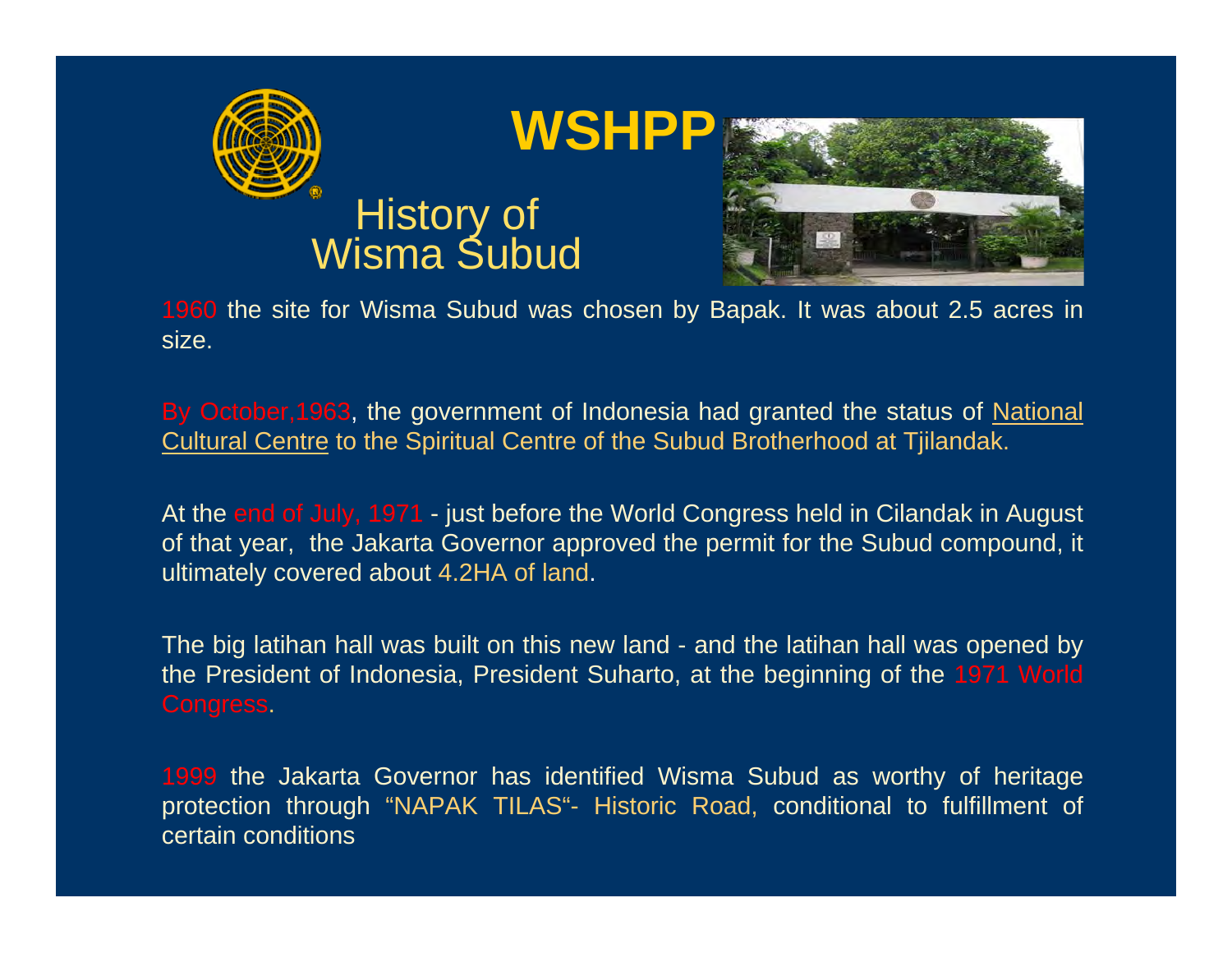

### Wisma Subud Today



- •**NOT 100% SUBUD owned land in WS +/- 12.095 sqm ( 38% from the total )**
- •**PRIVATELY SUBUD ONWED land in WS +/- 3.407 sqm**
- •**Other land exit than WS** +/- 2.145 sqm
- •**SUBUD corporate owned land in WS +/- 14.027,88 sqm**
- •**TOTAL LAND in WS /-31.674,88 sqm**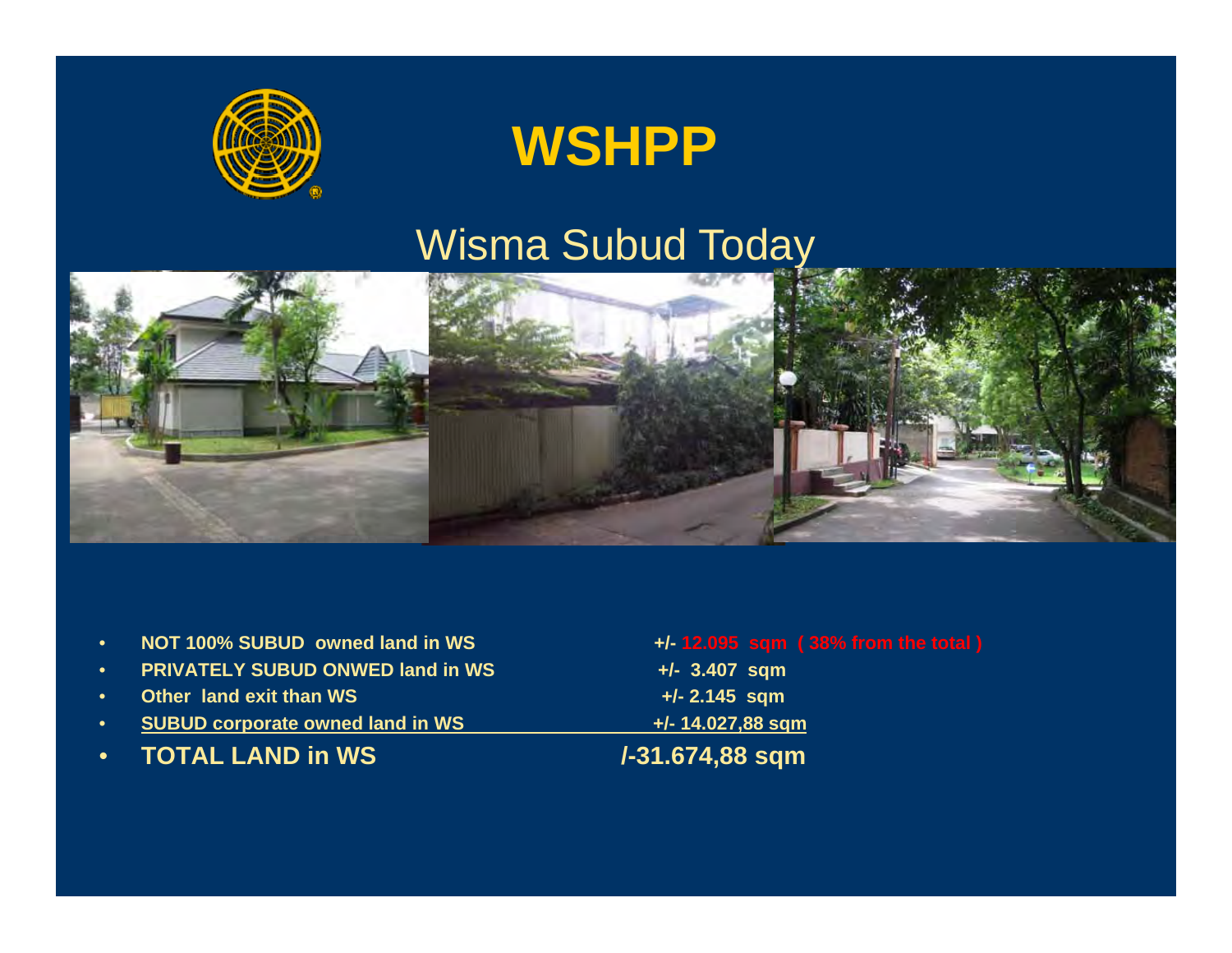



### Why do we need to protect Wisma Subud?



The compound stile of Wisma Subud, in use for over 50 years, represented by monuments, groups of buildings is <sup>a</sup> site of the cultural space associated with Subud community recognize as part of Subud cultural heritage that contain knowledge and practices concerning human nature and the universe manifested *inter alia* in social practices, festive events, knowledge and practices concerning nature and the universe …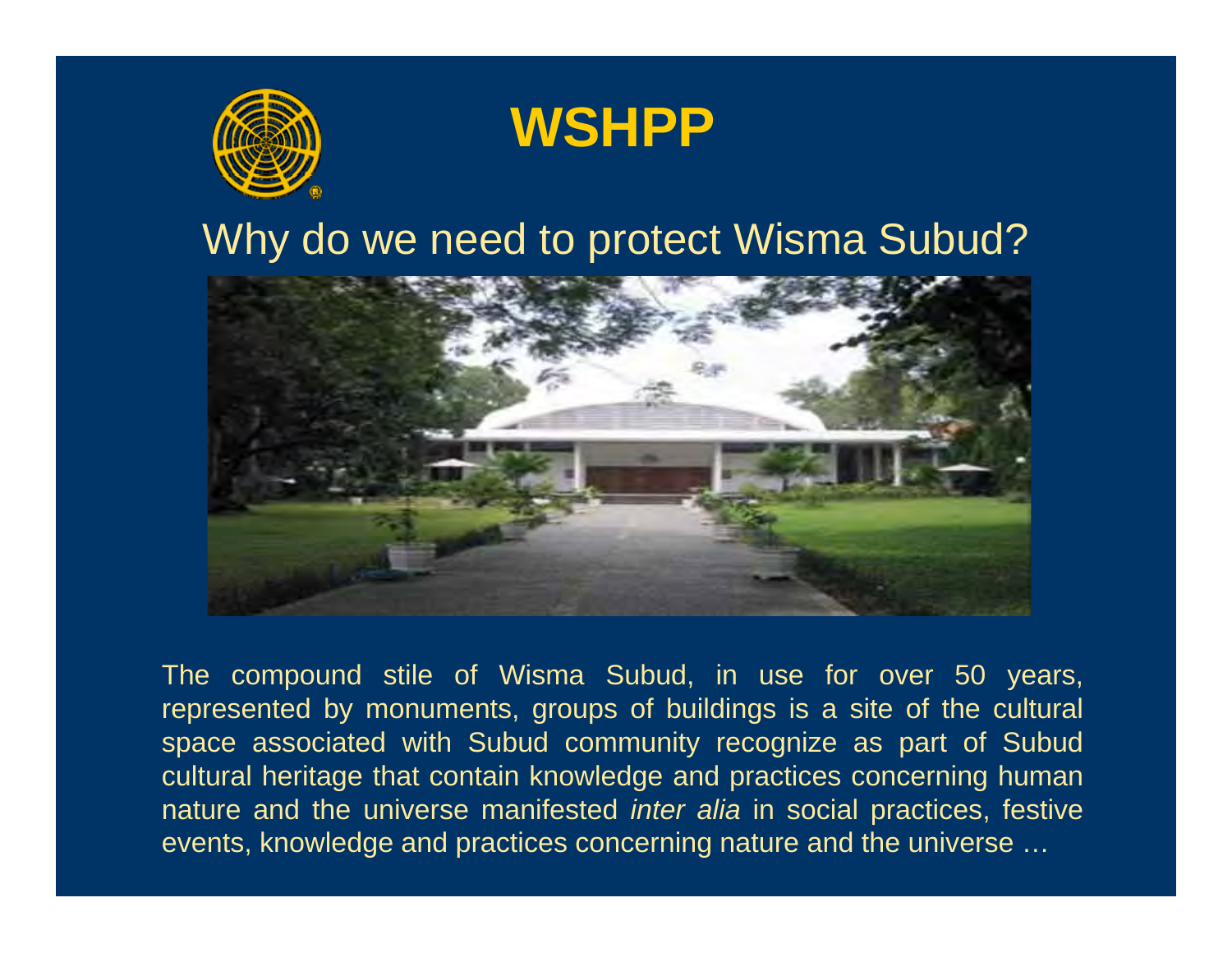



### 2 Bapak's houses in Jawa

### • House where Bapak was born in Kedungjati**;**

• House where Bapak received latihan in KALISARI, Semarang



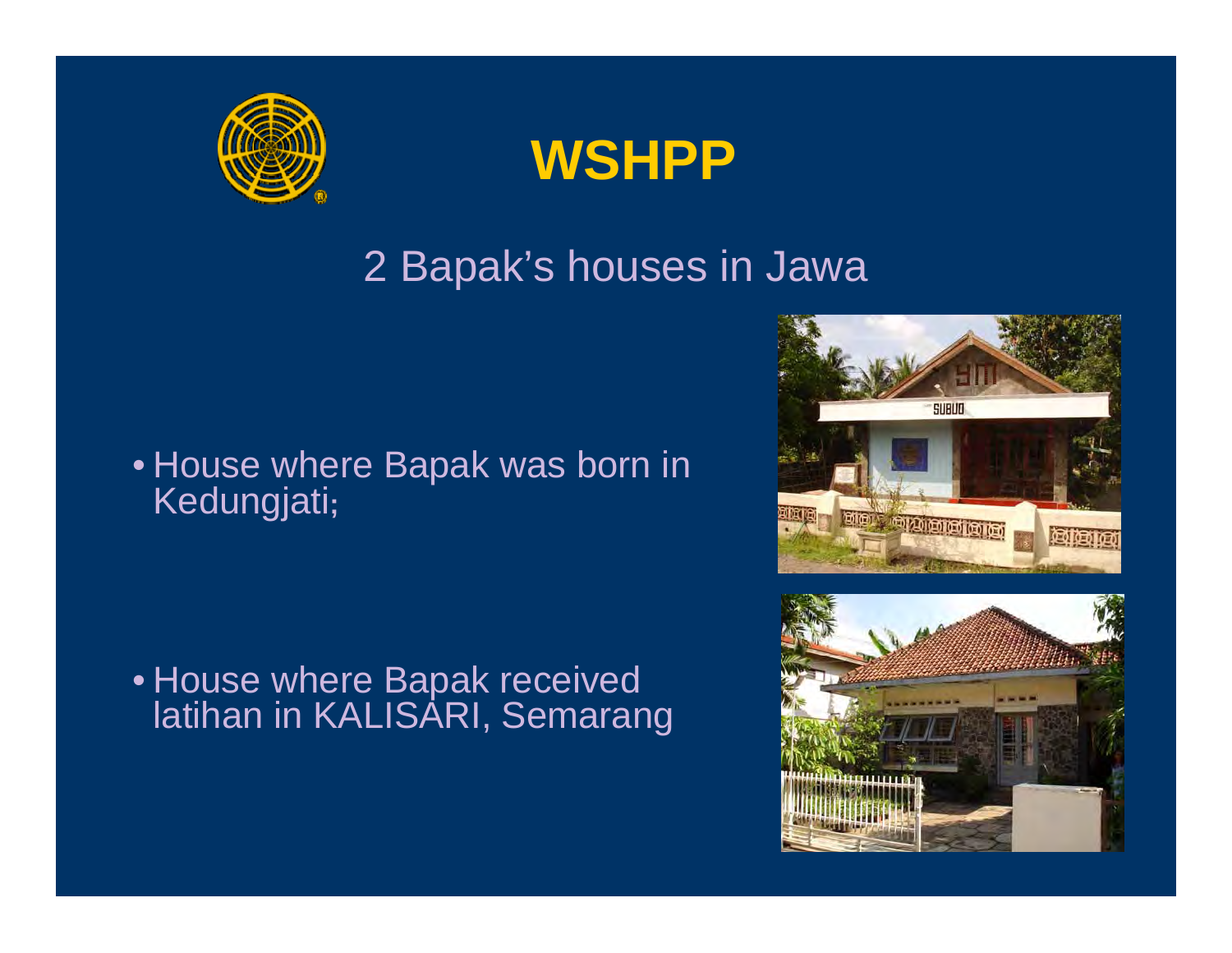



#### HERITAGE PROTECTION by CULTURAL HERITAGE LAW in Indonesia

#### Article 1

"Heritage is the cultural heritage with the form of the Objects of Cultural Property, Building Heritage, Structural Cultural Heritage, Cultural Sites Heritage, and Heritage Area on land and/ or in water that needs to be protected as Heritage; its existence because it has important value for history, science, education, religion, and / or culture through set up process."



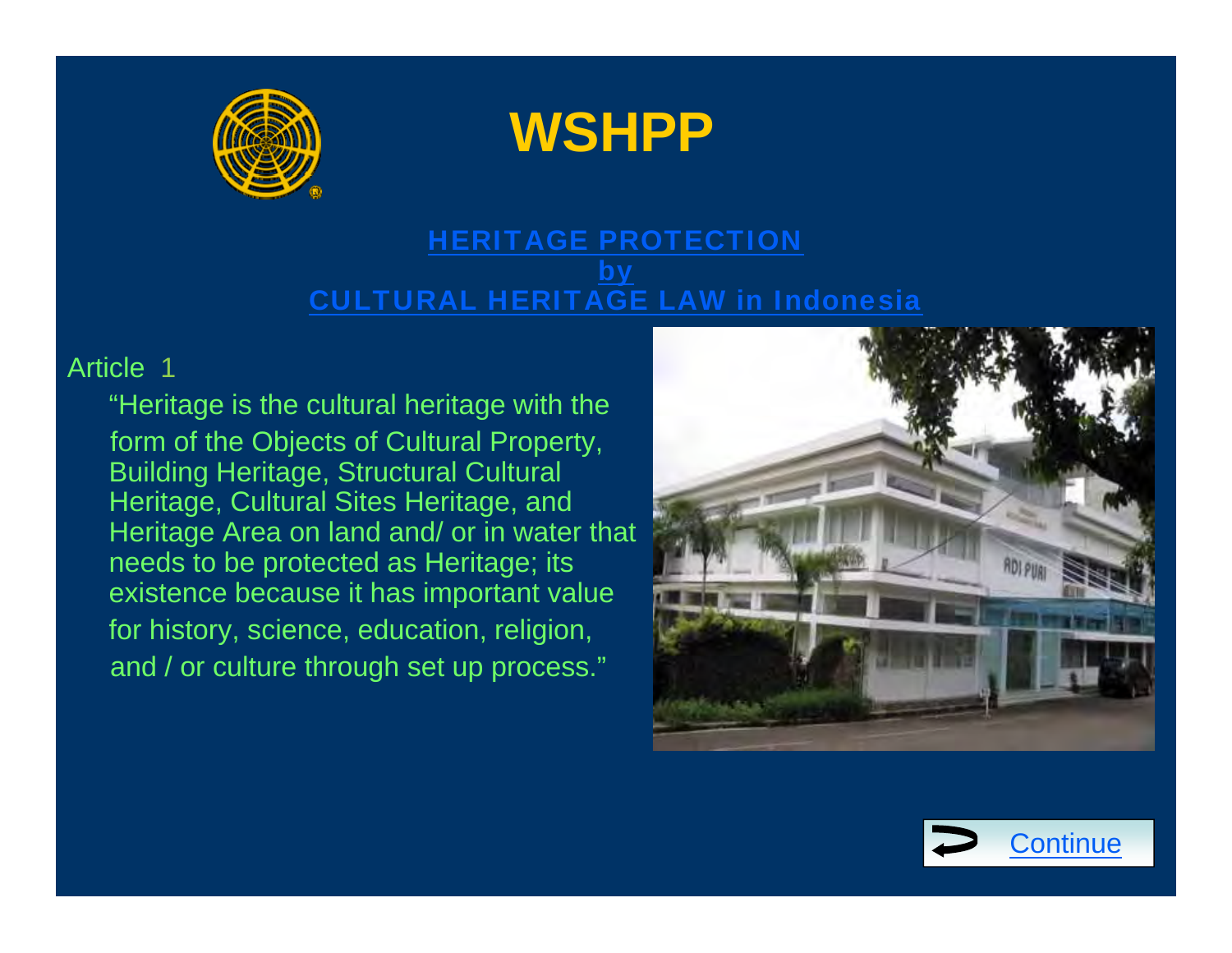



### CRITERIA FOR CULTURAL HERITAGE in Indonesia (tangible):

#### Article 5

Objects, buildings, or structures can be proposed as Cultural Objects, Heritage Building, or Heritage Structure if it meets the criteria:

- a. age of *50 (fifty) years or more*;
- b. *represent the minimum age of 50 (fifty) years*;
- c. has <sup>a</sup> special meaning for history, science, education, religion, and / or culture; and
- d. for the strengthening of cultural personality of the nation.



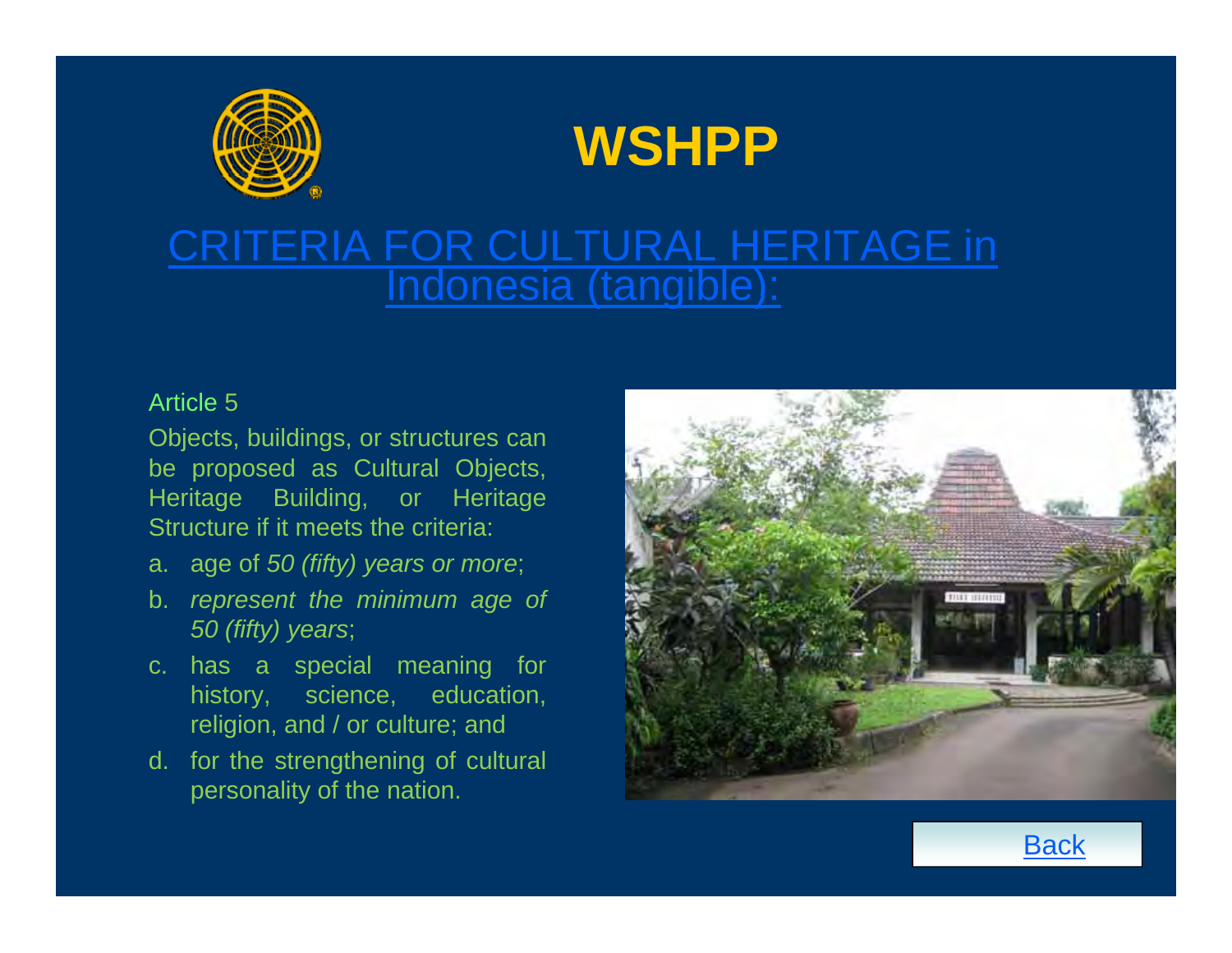

**WSHPP**

### CRITERIA FOR CULTURAL HERITAGE in Indonesia:

#### Article 9

Location can be defined as a Heritage Site if:

- a. contain Objects of Cultural Property, the Building of Cultural Heritage, and / or structure of heritage; and
- b. storing information on human activities during the past time.

Article 10

Unit geographical space can be defined as Heritage Area if:

- a. contains 2 (two) or more Heritage Sites adjacent;
- b. formation results in the form of human cultural landscape aged at least 50 (fifty) years;

Back

- c. patterns that suggest the function of the space on the past was at least 50 (fifty) years;
- d. show the influence of the human past on broad-scale spatial processes;
- e. show evidence of the formation of cultural landscapes;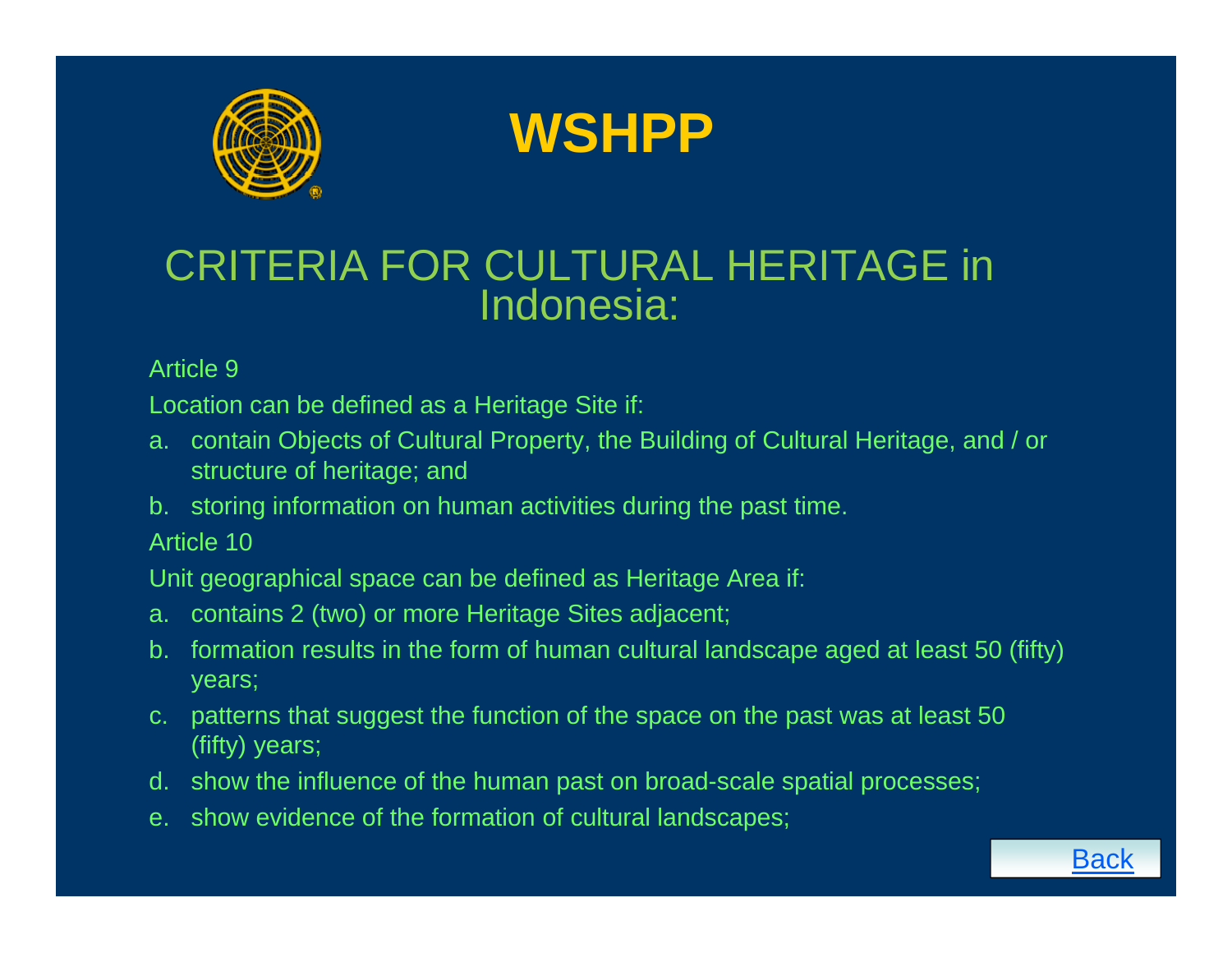



### BENEFIT FOR HERITAGE PROTECTION

CULTURAL HERITAGE LAW of Indonesia from 2010

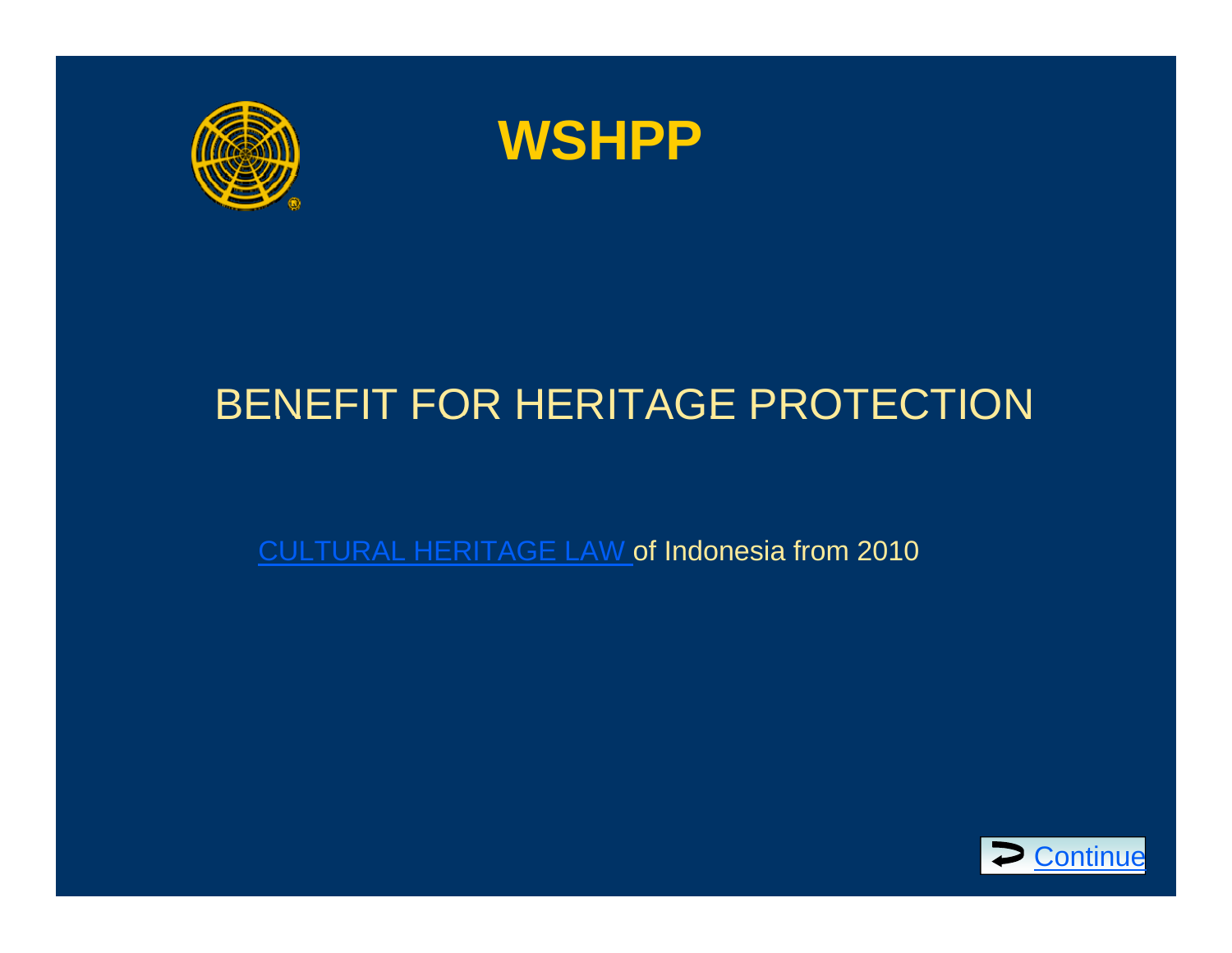

#### **Article 22**

(2) Incentives in the form of tax reduction for property and building and / or income tax to given by the Government or Local Government to owners would be given who have committed Heritage Protection of Cultural Property in accordance with provisions of laws and regulations.

#### **Article 72**

- (1) Protection of Cultural Property by set limits and with utilization of space through zoning system based on the results of the study.
- (3) The use zone on Cultural Property to conducted for the purpose of recreational, educational, appreciative, and / or religion.

#### **Article 76**

- (1) Maintenance done by treating Heritage to prevent and tackle damage caused by natural influences and / or human actions.
- $(3)$  treatment as referred to in paragraph  $(1)$  done with the cleaning, preservation, and repair the damage by taking into account originality of form, layout, style, materials, and / or Heritage technology.
- (4) Treatment of Cultural Property as referred to in paragraph (3) derived from the water must be done since the appointment process to the place storage with special procedures.
- (5) Government and Local Government can lifting or placing an interpreter Maintained to perform maintenance of Cultural Property.

#### **Article 77**

Further provisions regarding the maintenance Heritage stipulated in Government Regulation.

- (3) Restoration shall allow adjustments in the future with a fixed consider public safety and Heritage safety.
- (4) The restoration of potential impacts negative environmental and social environment physical must be preceded by an analysis of the impact environment in accordance with the provisions of regulations legislation.
- (5) Structures of Heritage must obtain government permission or Local Government in accordance with **Back**<br>authority.

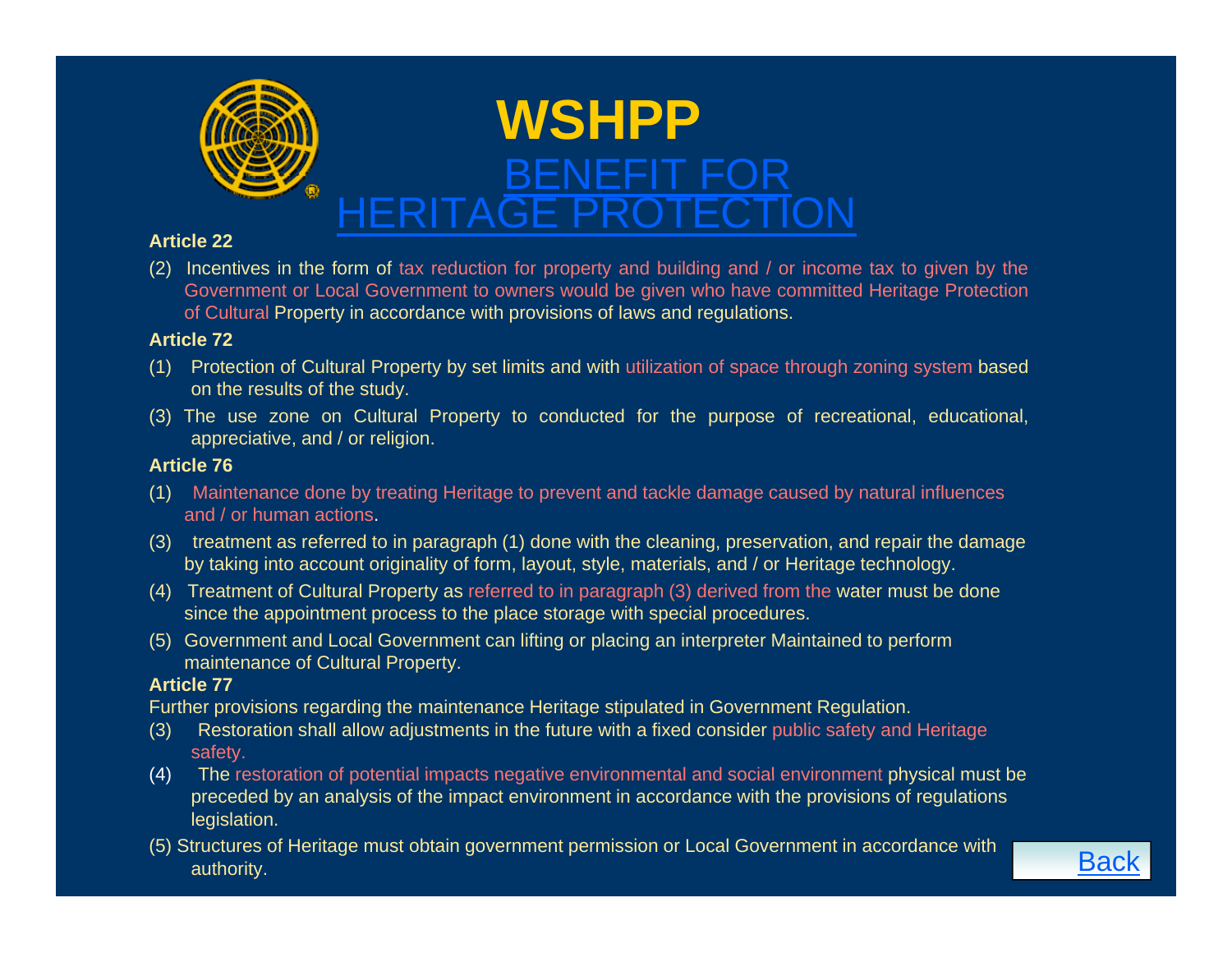

**WSHPP**

### **GUARNATEE FOR UNDISTURBED USAGE OFWISMA SUBUD/2 BAPAK' HOUSES**

#### **Indonesian** *CULTURAL HERITAGE LAW* **from 2010,**

#### Article **81**

(1) Any person prohibited from changing the function space of Site Cultural and/or Heritage Area national rankings, ranking the province, or ranking districts, either whole or parts, except with the permission of the Minister, governors, or regents/mayor in accordance with the level.

#### Article 110

Any person who without the permission of the Minister, governors, or regent / mayor to change the function space Heritage site Culture and / or Heritage Area as referred to in Article 81 paragraph (1) shall be sentenced to maximum imprisonment of 5 (five) years and / or fine of at least Rp100.000.000, 00 (One hundred million rupiah) and maximum Rp1.000.000.000, 00 (one billion rupiahs).

**Back**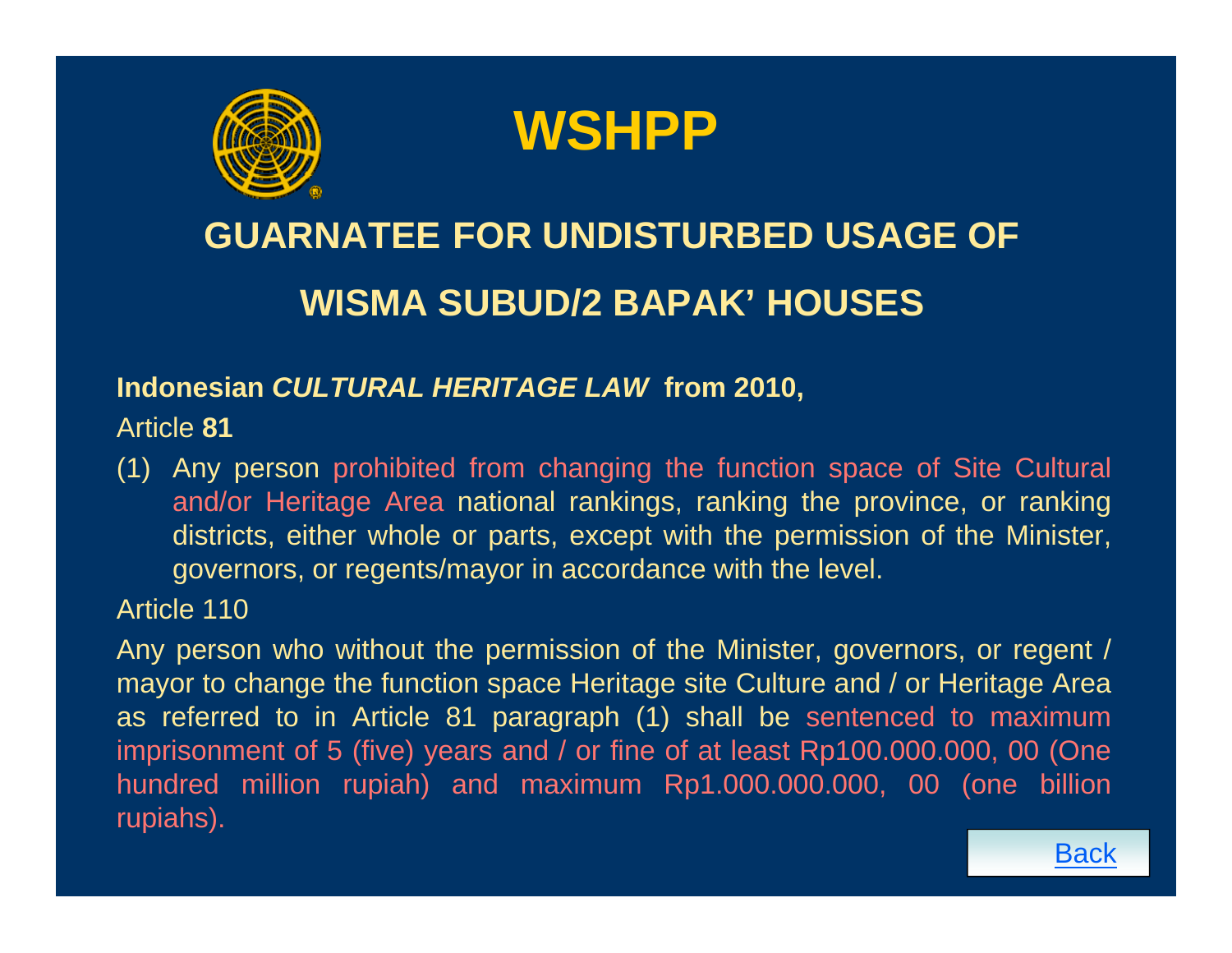



### Benefit from inclusion in the

UNESCO'



**Cultural Organization** 

## World Heritage List (tangible)

In addition to international recognition as one of the world's most important cultural sites, inclusion in the World Heritage List will likely draw additional scholarly and scientific, as well as public, interest to the Wisma Subud/2 Bapak' houses that may yield long-term benefits. Also, because inclusion in the World Heritage List requires countries to respect the heritage sites, the designation should yield long-term benefits for protection of the Wisma Subud/2 Bapak' houses from possible external threats that originate outside the boundaries of Wisma Subud Compound.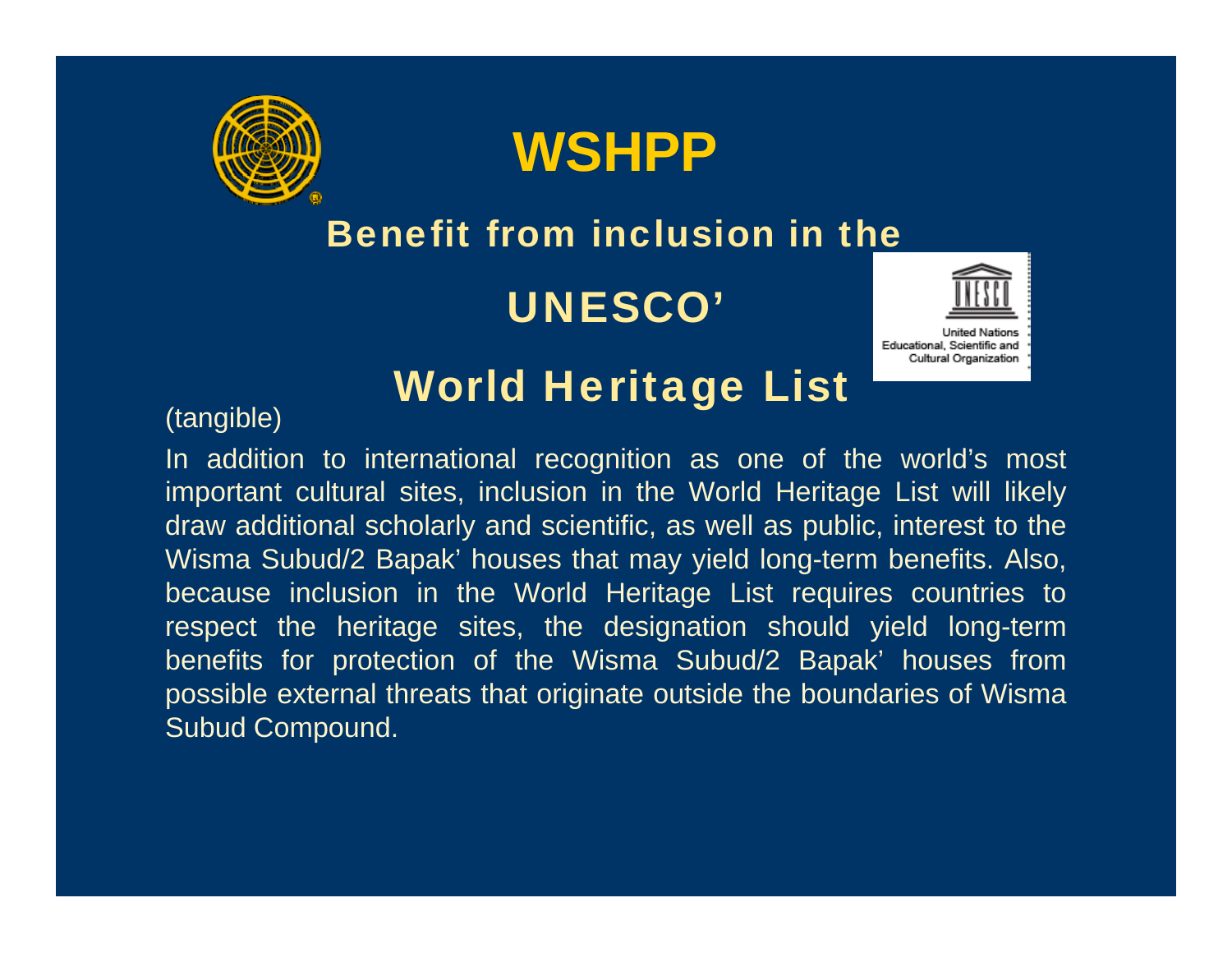



# The Path to World Heritage Designation for World Heritage List (for tangible protection)

#### **Stage 1**

#### **Be part of the national Tentative List:**

To become the part of Indonesian list of natural and cultural candidate sites (minimum 1 year)

#### **Stage 2**

Prepare a nomination proposal for UNESCO

#### **Stage 3**

Send the final nomination proposal to the World Heritage Centre at UNESCO's headquarters: Proposals are accepted before February 1st of each year

#### **Stage 4**

Provide assistance during the review: ICOMOS and/or IUCN review the proposal.

#### **St 5 age**

**Wait for the decision:** The World Heritage Committee meets once a year in July.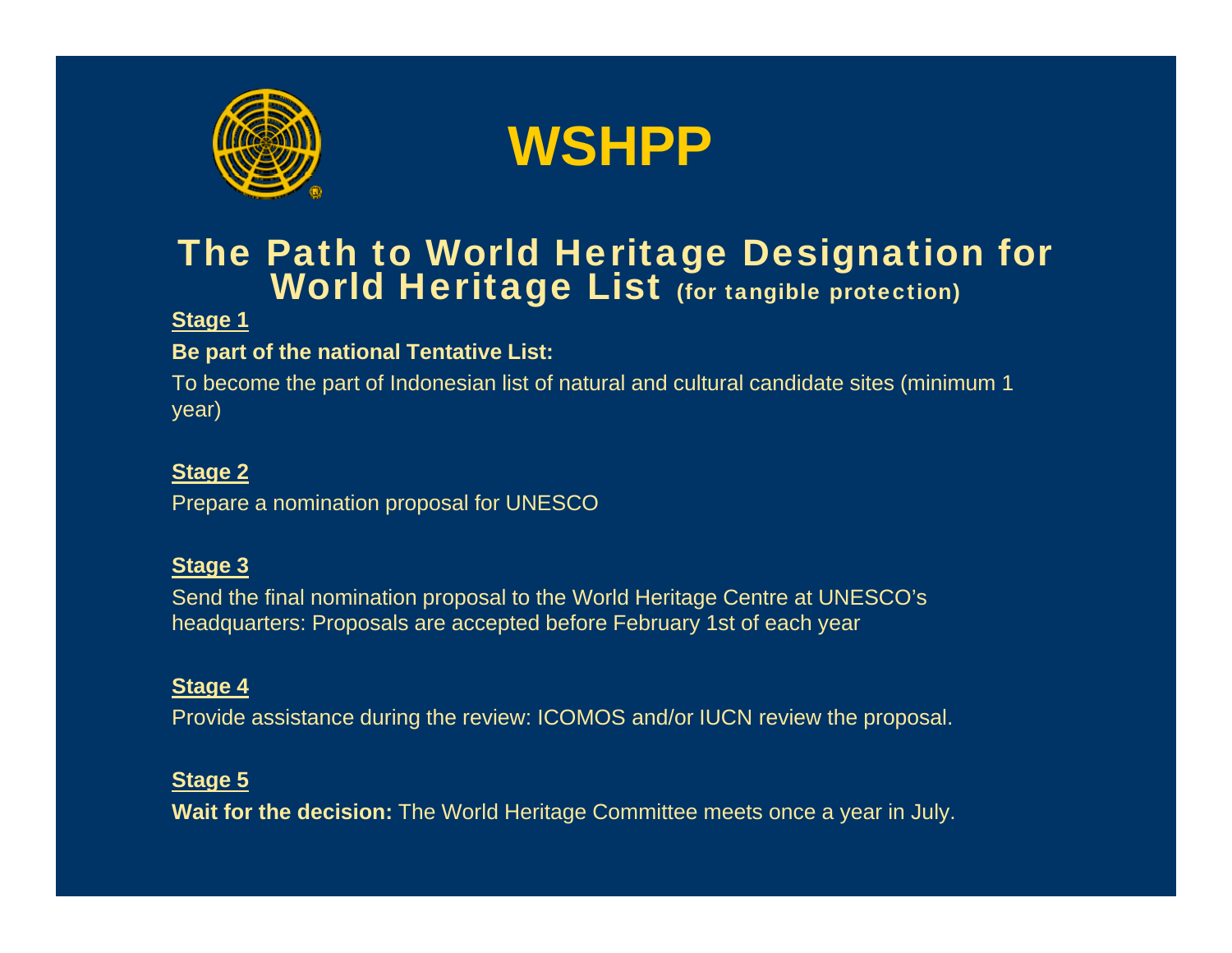



### What is World Heritage?

Indonesia's sites on the WH List:

#### *Cultural*

Borobudur Temple Compounds (1991) Prambanan Temple Compounds (1991) **Sangiran Early Man Site (1996)** *Natural* 

Komodo National Park (1991) Lorentz National Park (1999) **Tropical Rainforest Heritage of Sumatra (200** Ujung Kulon National Park (1991)

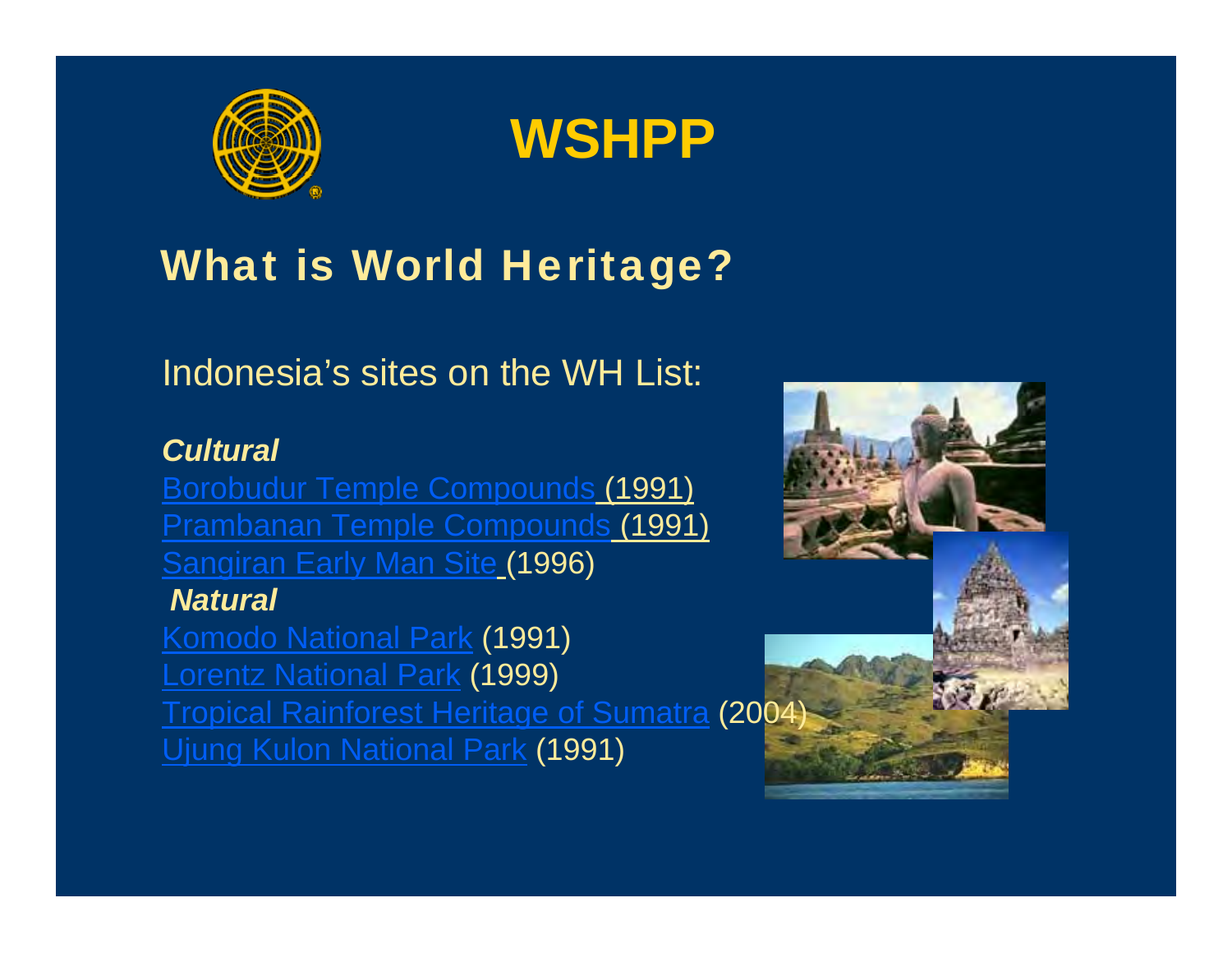

**WSHPP**

### UNESCO INTANGIBLE HERITAGE PROTECTION

**The "intangible cultural heritage" means the practices, representations, expressions, knowledg , e skills – as well as the instruments, objects, artifacts and cultural spaces associated therewith – that communities communities, groups and, in some cases, individuals recognize as part of th i lt l h it their cultural heritage.**



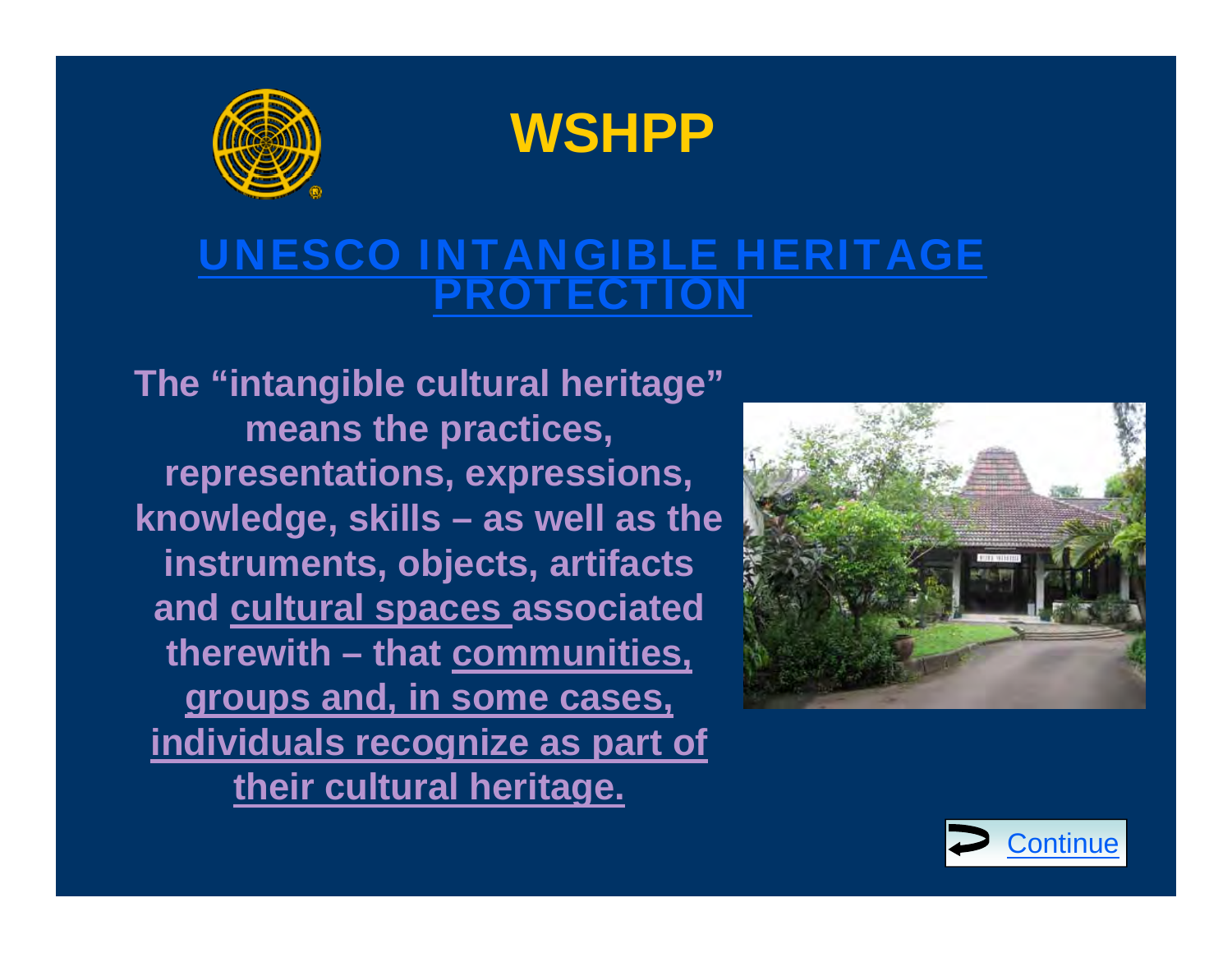

# **The criteria for inscription on<br>the Representative List for<br>UNESCO Intangible List**

In nomination files, the submitting States Parties will be requested to demonstrate that an element proposed for inscription on the Representative List satisfies all of the following criteria:



- •The element constitutes intangible cultural heritage as defined in Article 2 of the Convention.
- • *Inscription of the element will contribute to ensuring visibility and awareness of the significance of the intangible cultural heritage and to encouraging dialogue, thus reflecting cultural diversity worldwide and testifying to human creativity.*
- •Safeguarding measures are elaborated that may protect and promote the element.
- • *The element has been nominated following the widest possible participation of the community, group or, if applicable, individuals concerned and with their free, prior and informed consent.*
- • The element is included in an inventory of the intangible cultural heritage present in the territory(ies) of the submitting State(s) Party(ies), as defined in Article 11 and Article 12.



**Back**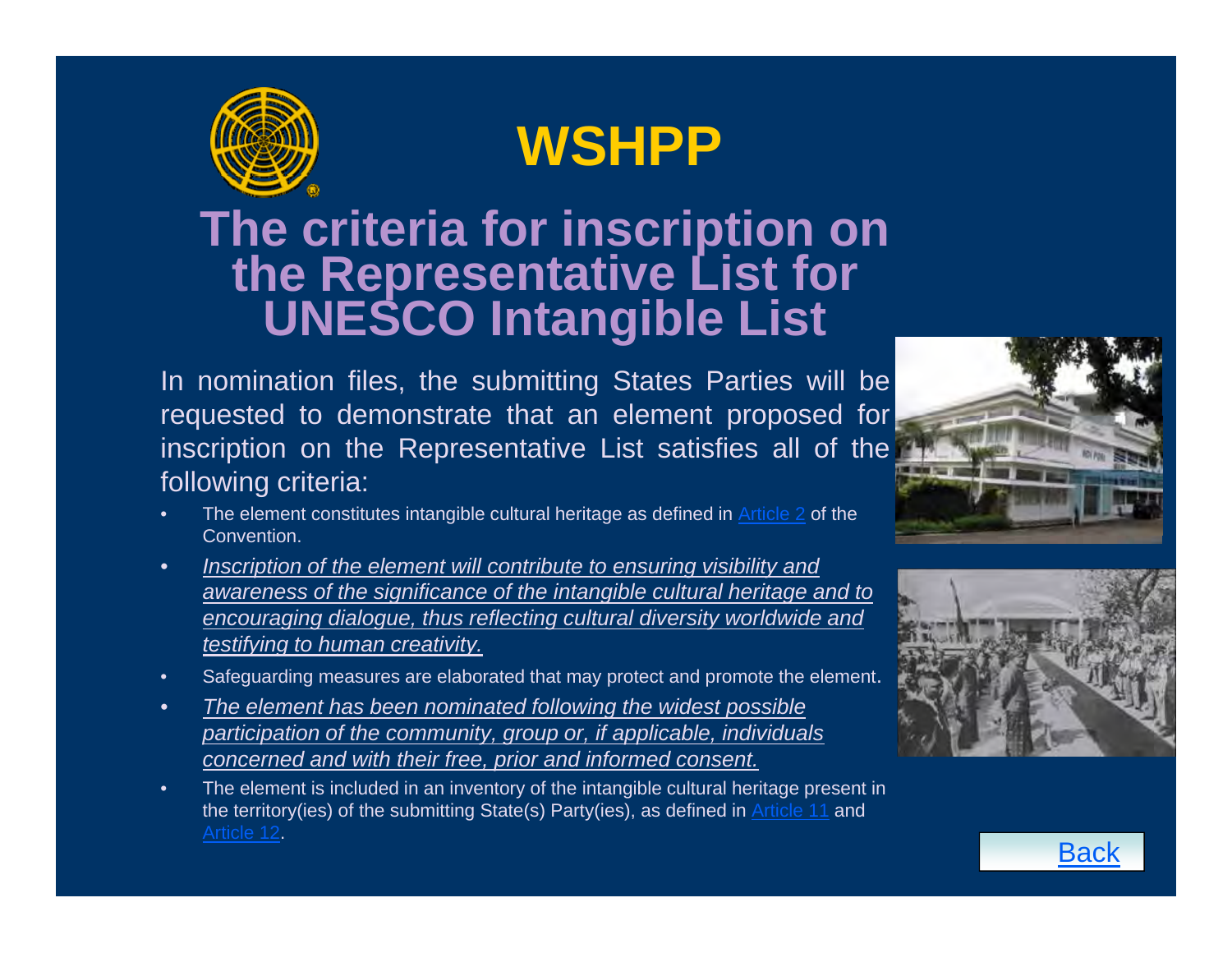

# Samples for – Intangible Cultural Heritage

- • **Morocco** The Cultural Space of Jemaa el-Fna Square*Country(ies):* **Morocco** The Jemaa el-Fna Square is one of the main cultural spaces in Marrakesh and has become one of the symbols of the city since its foundation in the eleventh century. It represents a unique concentration of popular Moroccan cultural traditions performed through musical, religious and artistic expressions
- • *TAMA MINI INDONESIA INDAH,* Jakarta, nominated in March 2011. This 300-hectare area is an extensive park representing Indonesia's provinces and their traditional characteristics. TMII offers a glimpse of beautiful Indonesia in just a single location. It also has a famous orchid garden, a bird park with a walk-in aviary, a fauna museum and recreational grounds with a swimming pool and restaurants .





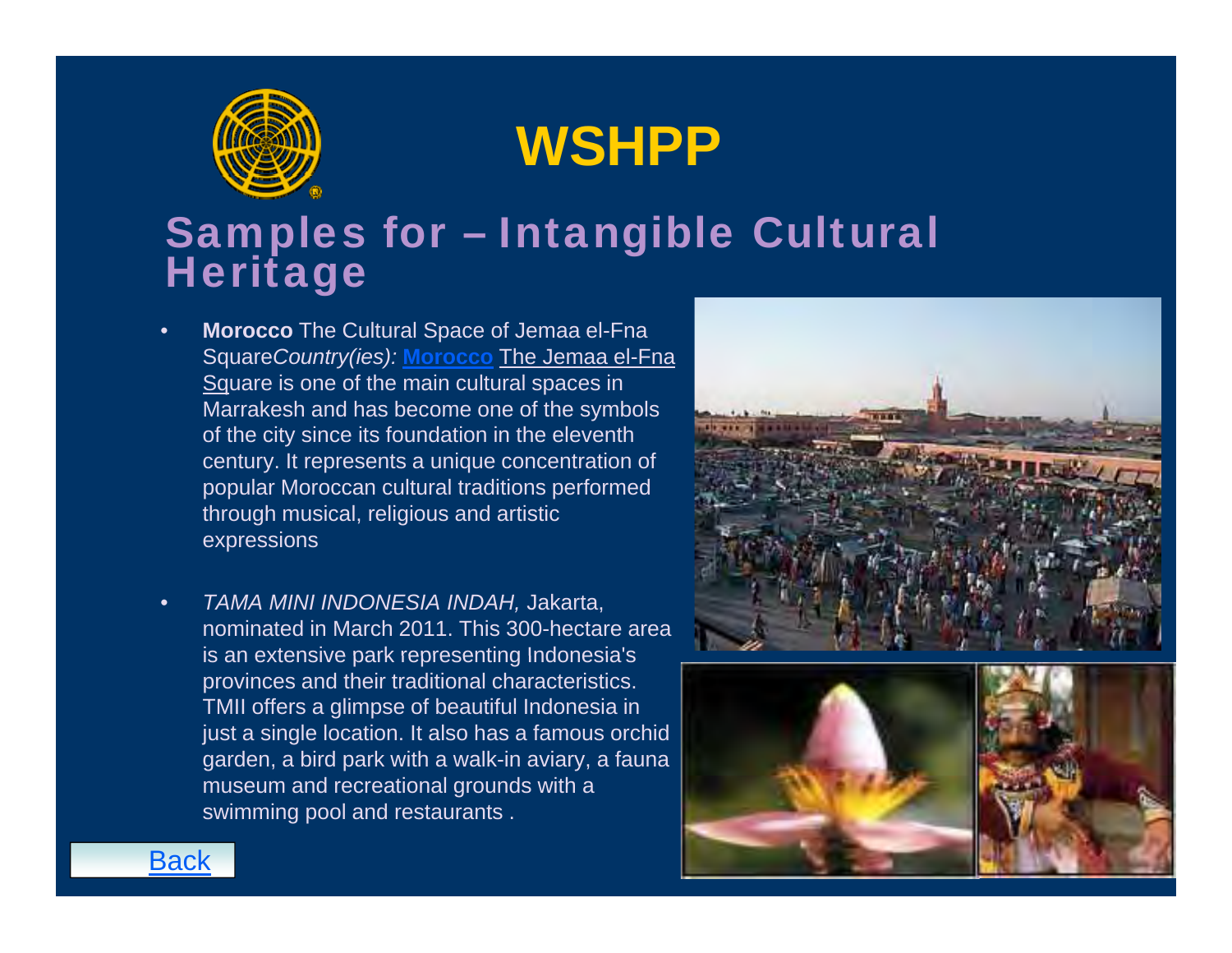



### Framework for *Subud Cultural Heritage Legacy Fund*

- $\bullet$ WSA calling on the local Subud organizations to take steps for the heritage program:
- •Adopt the Individual Heritage Strategy
- $\bullet$ **Establish the Heritage Budget**
- •Resolve the Heritage Properties Question
- $\bullet$ **Restore Community Support**
- $\bullet$ Invest in the Subud Cultural Heritage Legacy Fund
- $\bullet$ System for application for the Subud Cultural Heritage Legacy

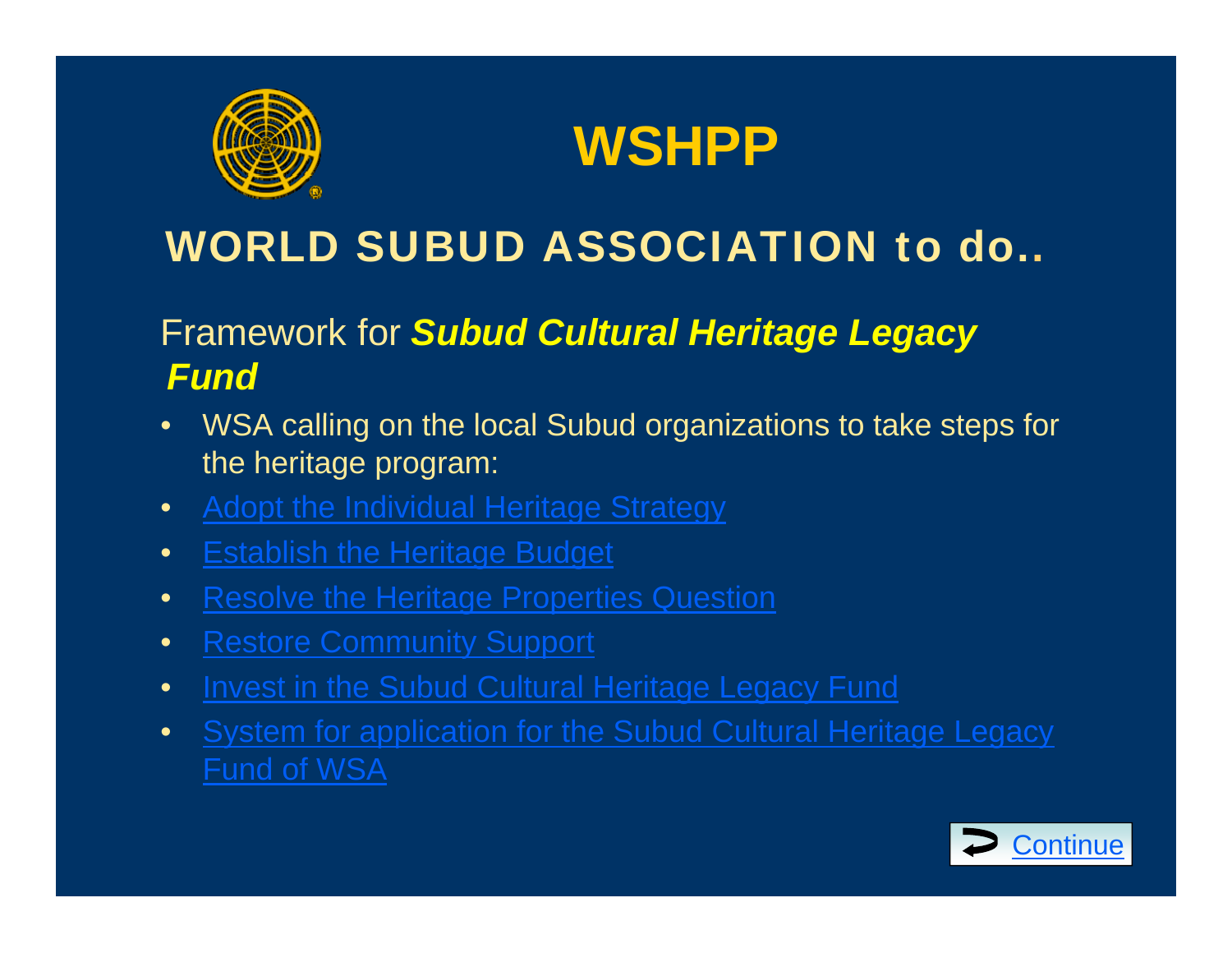



#### Adopt the Individual Heritage Strategy

Adopt the draft Subud Cultural Heritage Strategy to confirm commitment to conservation and confidence in the future.

#### Establish the Heritage Budget

The Heritage Budget is WSA fund that implements heritage policies and administers essential programs by the Subud Heritage Legacy Fund as intended to:

- strengthen Subud's organization/s commitment to preserving its history and safeguarding its cultural heritage
- provide <sup>a</sup> central hub for all Subud history and heritage
- engage Subud members, residents, businesses and the larger community in becoming more aware of Subud history and cultural heritage
- $\bullet$ encourage development that focuses on Subud history and heritage
- •provide support to facilitate activities related to Subud history and cultural heritage
- $\bullet$ prioritize and plan for future Subud cultural heritage-related needs and initiatives
- $\bullet$ guide and influence new and existing policies and plans
- •be used as <sup>a</sup> guide for responding to Subud historical and cultural heritage issues

**Back** 

- •facilitate Heritage Grants for Subud heritage-related needs
- maintain a focus on current trends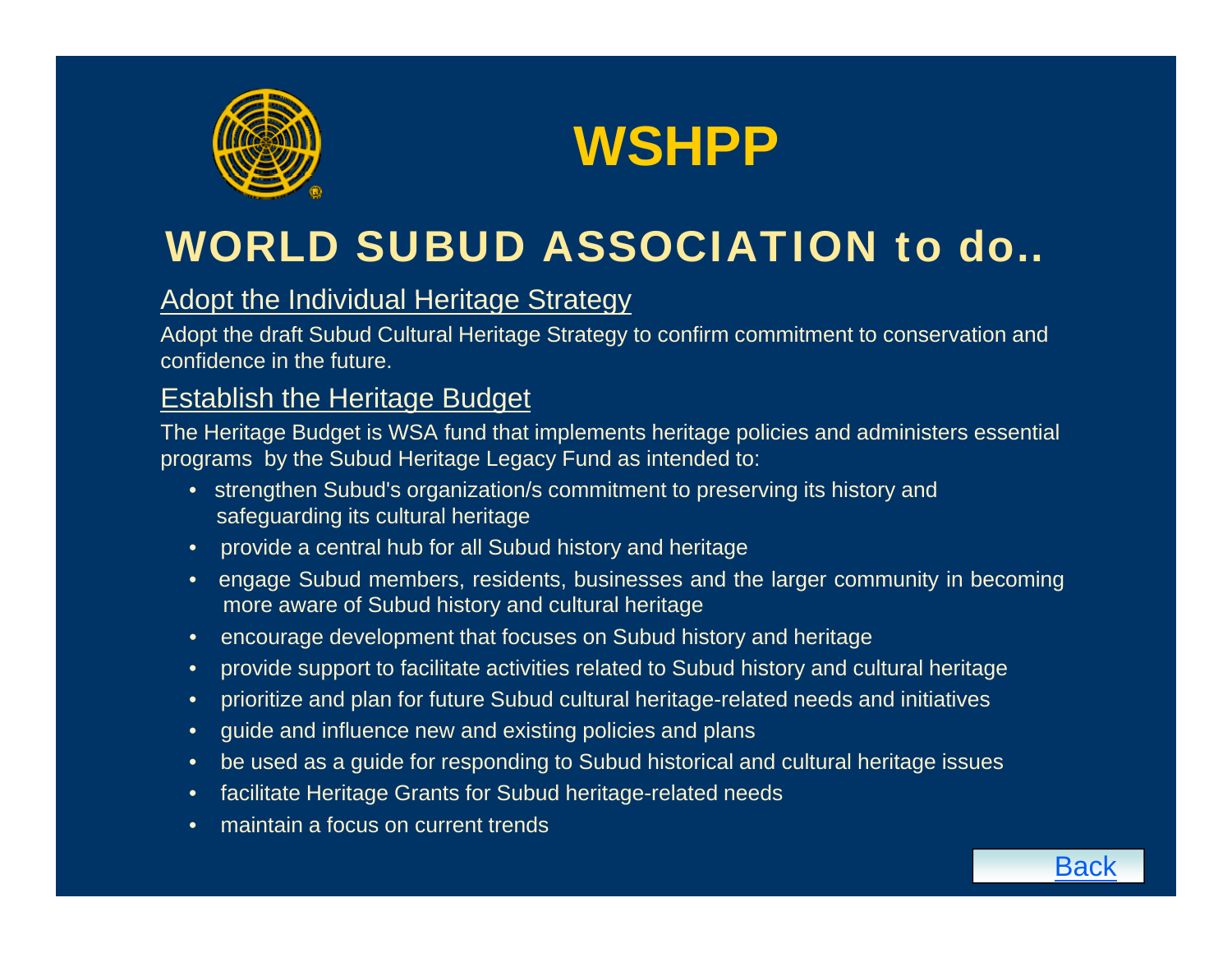



#### Resolve the Heritage Properties Question

The series of historic sites known as the Cultural Heritage Properties has become <sup>a</sup> chronic problem and <sup>a</sup> drain on energy and resources. WSA must resolve the Cultural Heritage Properties question so that it can address other urgent issues in the heritage file.

#### <u>Restore Community Support</u>

The "WSA approach" to heritage conservation devolves substantial responsibilities to the local level. A restored heritage program budget must restore services, funding and encouragement to local Subud organizations and community heritage organizations.

#### Invest in the Subud Cultural Heritage Legacy Fund

The Subud Heritage Legacy Fund should play <sup>a</sup> central role in the local heritage program. To meet new and growing responsibilities the fund must have <sup>a</sup> substantial increment to its endowment.

#### System for application for the Subud Cultural Heritage Legacy Fund of WSA

The inscription engages the collective responsibility of the international community to ensure its protection. Our vision of how the protection of our heritage legacies can be ensured in <sup>a</sup> sustainability manner. No doubt that restoration work, preserving natural environment, improving living conditions of the population surrounding our heritage legacies will need strong conviction and continuous commitment in mobilizing effort and funding.

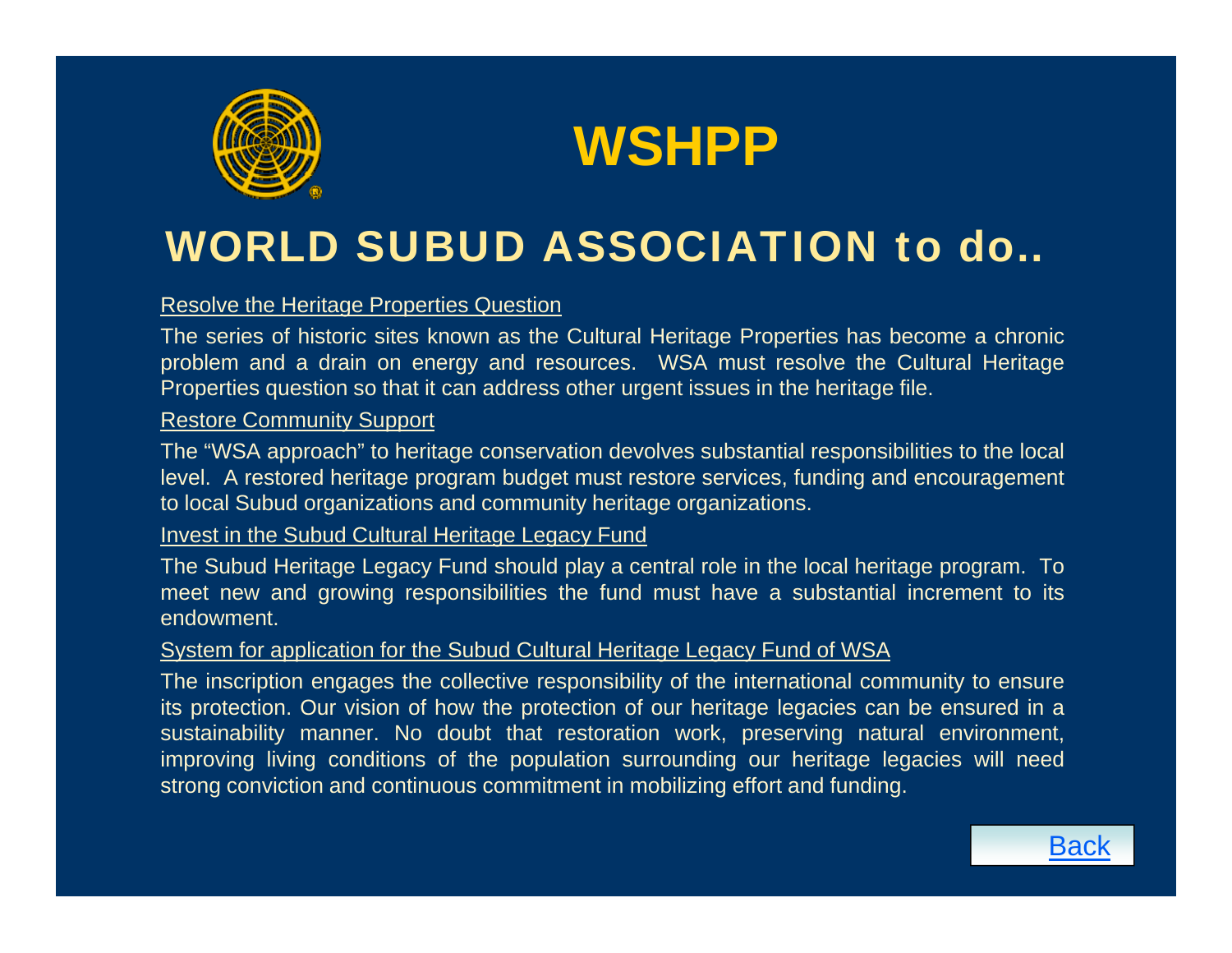



- • **WSA should strive** to get into *formal partnership with UNESCO* in an formal relations and admission as granted to international NGOs that are widely representative and expert in their field of activity, and are recognized as having <sup>a</sup> genuinely international structure and membership.
- • **WSA should nominate –** *WSA Goodwill Ambassador* of an outstanding ability to spread the ideals of WSA through his/her name and fame to give his/her time freely to help WSA in its challenging mission. He/she extend and amplify WSA's work and mission and have generously accepted to use his/her talent and status to help focus the world's attention on the work of WSA. Through his/her career and humanitarian commitment he/she had made an important contribution towards the objectives and aims in WSA's four fields of competence, which are education, culture, peace and other aims of WSA stated in the **WORLD SUBUD ASSOCIATION CONSTITUTION.**